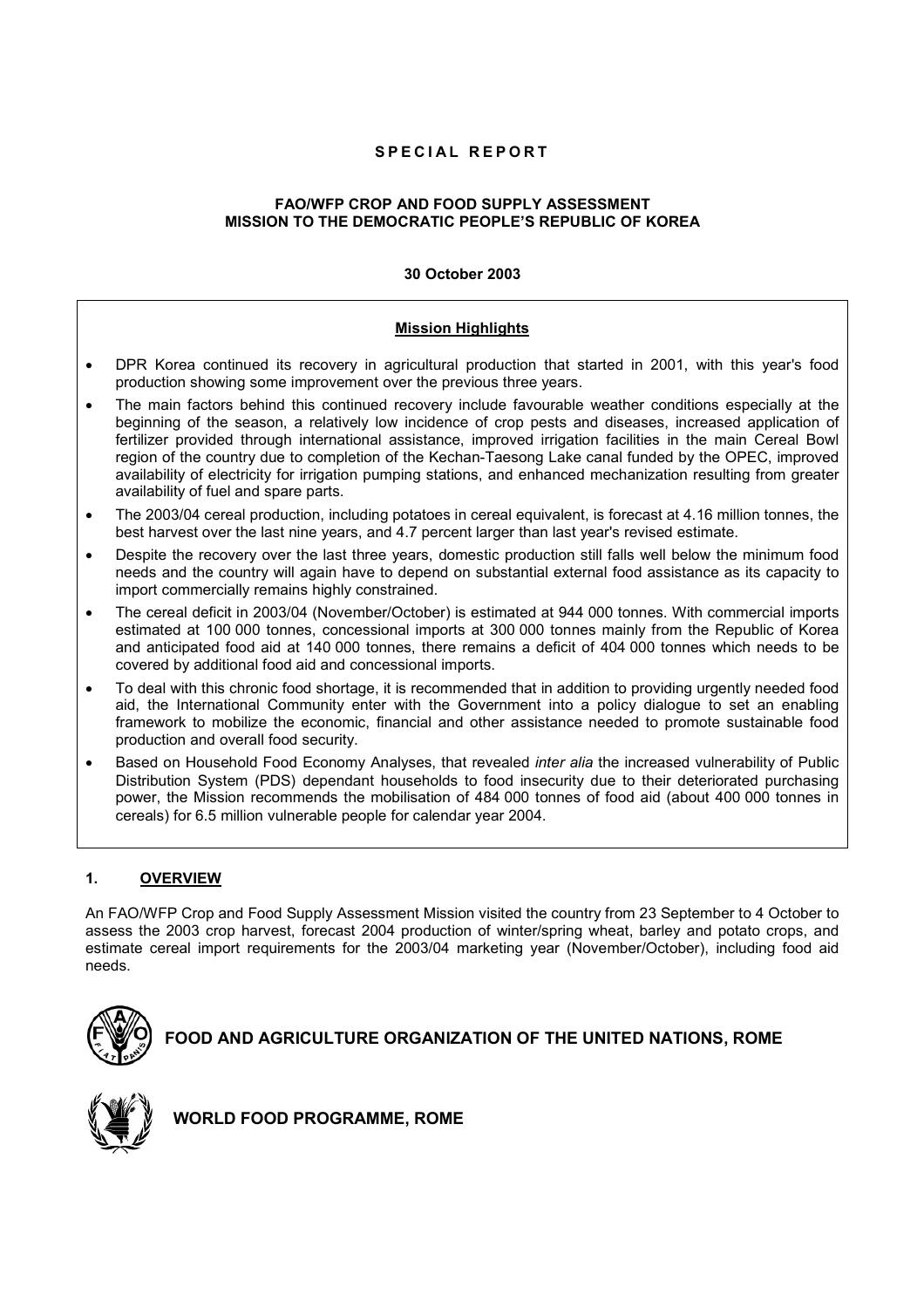The Mission interviewed government and cooperative officials, and observed standing and harvested crops still in fields to assess yields. The Mission also visited schools, nurseries, hospitals, Public Food Distribution Centres, and rural and urban families. The Mission covered seven out of 12 provinces of the country, which account for over 80 percent of the national cereal and potato production. The provinces visited include North Pyongan, South Pyongan, North Hwanghae, South Hwanghae, Pyongyang (rural districts and counties), Kangwon and South Hamgyong. Discussions were held with staff of UN agencies, NGOs, resident diplomatic missions, and government officials at the national, provincial and county levels. The Mission also used rainfall and temperature charts and high resolution SPOT-4 satellite images to verify vegetation conditions in 2003 compared to previous years.

This year rainfall and temperature at the beginning of the season were more favourable for crop production than they were last year. This resulted in generally better yields of spring crops and of the winter wheat sown at the end of 2002. It also benefited nursery operations and the transplanting of paddy, as well as the timely planting and establishment of maize. Some local flooding was reported, but very much less than in previous years. However, towards the end of August and throughout September most areas experienced below-average temperatures and above-average cloud cover which delayed crop maturation and reduced yield expectations. Though crop pests and diseases were widely reported this year, their levels of incidence were generally relatively low. Improved availability of electricity resulted in more effective functioning of irrigation pumpingstations; fewer paddy fields dried out during the growing season than in recent years and in cases where there were prolonged breaks in power supply favourable rainfall was often sufficient to alleviate the problem. The use of fertilizer increased again this year, and more tractors were operational as a result of better access to fuel and spare parts. Construction of the Kechan-Taesong Lake canal funded by the OPEC has been completed this year improving gravity irrigation facilities in the main Cereal Bowl region of the country. This combined with the land re-alignment exercise in the paddy fields has created improved conditions for increasing irrigation efficiency.

This generally positive situation is expected to result in a 4.7 percent increase in estimated crop production (cereal and cereal equivalent) for 2003/04 compared with 2002/03 (revised), and a continuation in the improvement in domestic food production from the low levels seen in the mid to late 1990s. It should, however, be noted that the national food-availability estimates for the coming year include forecasts for winter and springsown crops which will not be harvested until the second quarter of 2004. The contribution of these crops to the national total is expected to be about 12 percent. The production estimate would need to be revised once the harvest outcome of these crops is known.

Despite the good outcome, the 2003 cereal production still remains well below the minimum consumption needs of the country. The estimated total cereal production, including potatoes in cereal equivalent, available for consumption in the 2003/04 marketing year (Nov./Oct.) amounts to 4.156 million tonnes. Food use, based on an estimated population of 23.62 million, and other utilization needs are estimated at 5.100 million tonnes. This results in a deficit of 944 000 tonnes. Commercial imports are estimated at only 100 000 tonnes due to low import capacity of the country, while concessional imports are estimated at 300 000 tonnes and pledged/pipeline food aid at 140 000 tonnes. This leaves an uncovered deficit of 404 000 tonnes which needs to be covered by additional food aid and concessional imports.

Although a Government/UNICEF/WFP nutrition survey in October 2002 indicated an improvement in the general nutritional status of children, malnutrition remains alarmingly high. One problem is the still inadequate availability of basic food, despite the increases in cereal production, and of food items that allow for a more balanced diet. Another problem is the further deterioration of the already insufficient purchasing power of many urban PDSdependant households who have been recently displaced or under-employed due to the transitory effects of the economic reforms, and who at the same time face steep increases in food prices.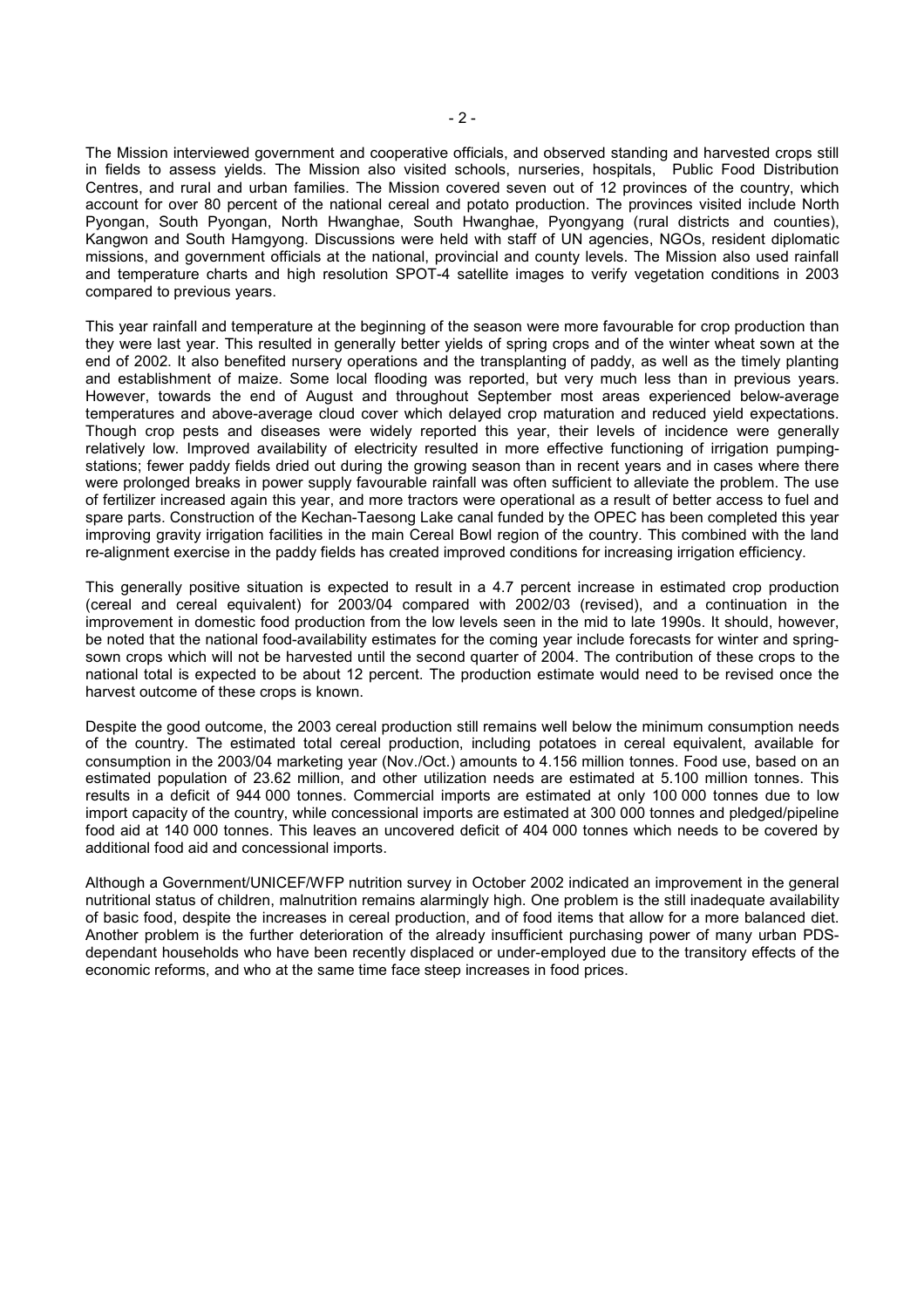Continued targeted food aid interventions for vulnerable people are therefore called for to prevent a slippage towards the previous malnutrition levels. Children in orphanages, kindergartens and nurseries, primary school children, pregnant and nursing women and elderly should continue to form the core of WFP's beneficiaries. In addition, efforts should be made to reach low income PDS-dependants in highly urban areas who may have become food insecure. In order to identify these households, WFP needs access to verifiable data on incomes, prices, family size and other information to complete its Household Food Economy Analysis, and to design the most appropriate assistance modality. The Government has recently been more forthcoming with this data than in the past.

# **2. OVERALL ECONOMIC SETTING AND AGRICULTURE IN DPR KOREA**

# **2.1 Macroeconomy <sup>1</sup>**

The economic recovery that began in 1999 continued for the fourth year in a row with an estimated GDP growth rate of 1.2 percent in 2002 following a 3.7 percent growth the year before (see table 1). The bulk of this growth during the last two years has been due to improved production in the agriculture sector. In spite of this growth the country has not yet recovered the per capita income level of US\$ 811 achieved in 1997. The population suffered from a decline in per capita income of nearly 30 percent in 1998 compared to the year before. The per capita income in 2002 has been estimated at US\$ 762. The DPR Korea had experienced a severe economic decline since early 1990s with unfavourable changes in trade with its traditional partners in the former USSR and Eastern Europe combined with major natural disasters affecting agricultural output in 1996, 1997 and 2000.

Total trade deficit increased from a low level of US\$ 448 million in 1997 to a record high of US\$ 1.02 billion in 2001 with a sharp improvement in 2002 at US\$ 790 million (see Table 1). Trade with the Republic of Korea (ROK) has increased substantially over the years (excluded in Table 1 below). ROK is now the North's number two overall trade partner (after China) and a top export destination for the first time. However, these and other positive developments such as improvement in the nutritional levels of children as outlined in the results of the Nutrition Assessment 2002, are not enough to tackle the chronic food insecurity problems for the general population.

|                                                                        | 1997    | 1998   | 1999    | 2000   | 2001    | 2002  |
|------------------------------------------------------------------------|---------|--------|---------|--------|---------|-------|
| <b>Estimated Gross Domestic Product</b><br>Growth Rate (% real change) | $-6.3$  | $-1.1$ | 6.2     | 1.3    | 3.7     | 1.2   |
| Agriculture, forestry & fishing: GDP<br>Growth Rate (% real change)    | $-3.8$  | 4.1    | 9.2     | $-1.9$ | 6.8     | 4.2   |
| GDP per head (US\$)                                                    | 811     | 573    | 714     | 757    | 706     | 762   |
| Total Merchandise Exports (US\$ m)                                     | 1 0 2 5 | 644    | 597     | 708    | 826     | 735   |
| Total Merchandise Imports (US\$ m)                                     | 1473    | 1 170  | 1 2 1 2 | 1 686  | 1847    | 1 525 |
| Total Trade Deficit (US\$ m)                                           | 448     | 526    | 615     | 978    | 1 0 2 1 | 790   |

# **Table 1: DPR Korea – Key Economic Indicators, 1997-2002 1/**

1**/** Excluding inter-Korea trade.

**Source:** Bank of Korea, Seoul and Korea Trade-Investment Promotion Agency, Seoul (as cited in the Economists Intelligence Unit 2003 Country Report).

# **2.2 Agricultural sector**

-

Agriculture, including forestry and fisheries, contributed about 30 percent of GDP in 2002 (Bank of Korea). The performance of this sector has been erratic with negative growth rates in 1997 and in 2000. Over the past several years, natural disasters such as droughts, floods, tidal surges, hail storms, typhoons and extremely cold winters have affected agriculture with varying degrees of severity, with consequent adverse impacts on food production. Also the precarious foreign exchange situation has not allowed significant commercial imports of much needed agricultural inputs such as fertilizer, pesticides, plastic sheeting, spare parts for machinery, tyres for tractors and trucks, fuel, etc. Over the years domestic production of fertilizer has declined to a level of about 10 percent of total requirement, increasing reliance on fertilizer donations. Yields of the main crop (paddy) used

 $1$  Based on EIU; and Bank of Korea, Seoul publications.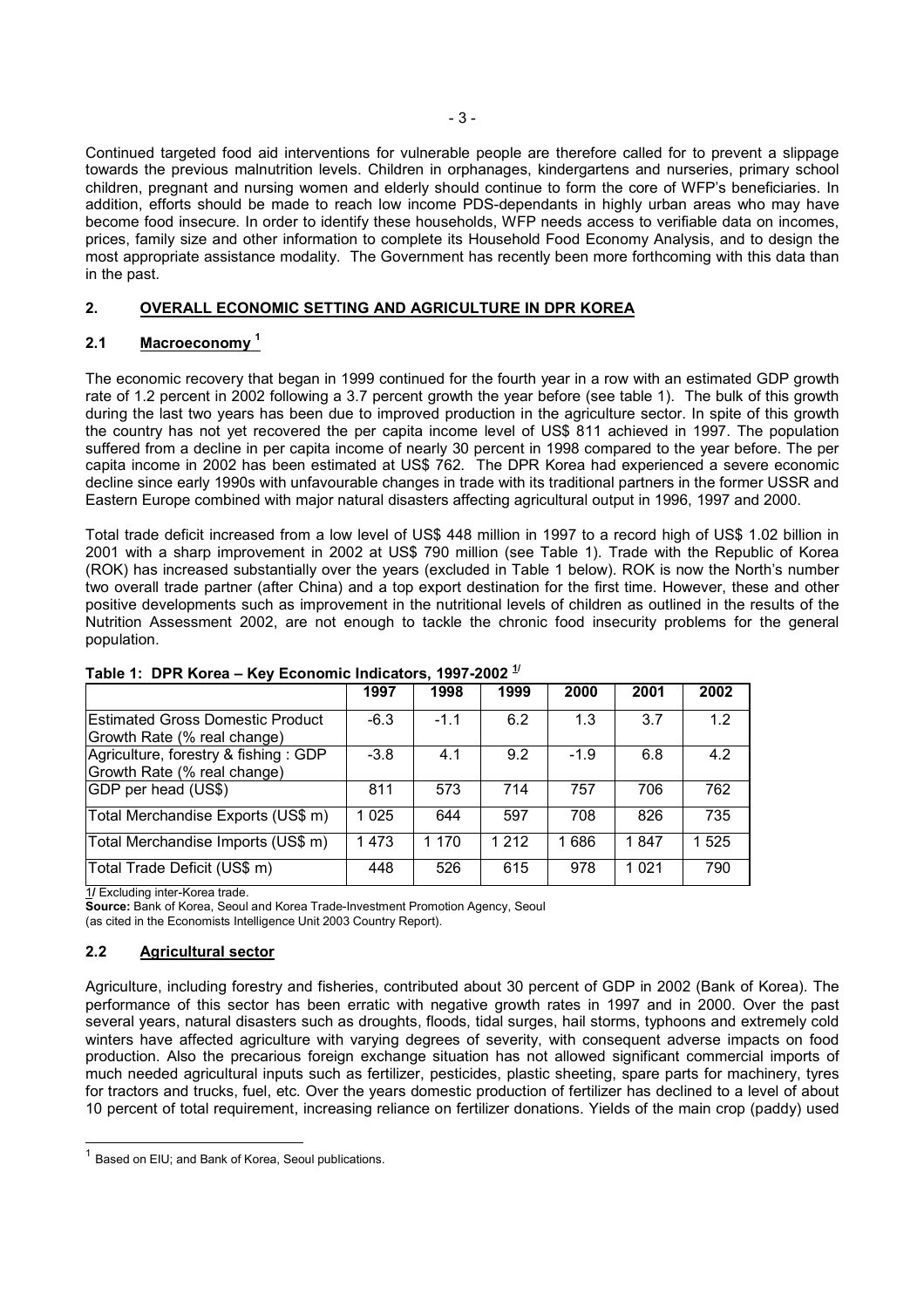to be around 7 or 8 tonnes per ha during the 1980s, but now they are about half of that due to lack of agricultural inputs. In order to increase total food production in the country, every possible piece of cultivable land is being brought under production, but cultivation of marginal lands has unintended consequences of soil erosion and further reduction in overall land productivity. The total food gap in the last 8 years has ranged from 0.97 million tonnes in 2002/03 to 2.2 million tonnes in 2000/01. Thus productivity improvement is desperately needed.

About 50 percent of tractors are not operational due to shortage of spare parts, tyres and fuel. The obsolete and decaying farm machinery and irrigation facilities need rehabilitating or systematic replacing. Irrigation facilities require streamlining, preferably linked to large gravity-fed networks. More fertilizer alone is not likely to provide sustainable enhancement in agricultural productivity; other innovative, environmentally non-degrading agricultural techniques (such as soil fertility improvement with green manuring, alternatives to chemical fertilizer, crop rotations, integrated pest management, policy reforms, etc.) need to be put into practice. Double cropping of wheat and barley after rice and maize (cereal after cereal) on already exhausted soils is non-sustainable. Introduction of leguminous crops in the crop rotation is vital. Thus, increased assistance from the international community is needed towards rehabilitation of industries, infrastructure and the agricultural sector.

# **2.3 Economic policy adjustment**

-

In July 2002 the Government announced substantial increases in wages, prices and currency exchange rate from previously highly subsidised or artificially low levels<sup>2</sup>. Agricultural commodities were also affected by this economic policy adjustment. Accordingly, rice and maize prices in the public distribution centres are now 46 won and 24 won per kg, respectively, compared to about 0.9 and 0.7 won/kg before July 2002. Farm gate prices after the adjustment are 29 won/kg for paddy (or 42 won for rice) and 20 won/kg for maize. Prices of various inputs such as seed, fertilizer, pesticides, fuel, electricity, etc. have gone up but generally seem to have resulted in better overall economic incentives to farmers. Cash crops such as tobacco and cotton provide relatively greater profitability than the usual staple crops, however, their cultivation is restricted until the targets for staple cereals are met.

There has been an important market reform since June 2003 as farmers' markets for the first time are officially recognised in the country. In addition to vegetables, potatoes and green maize from kitchen gardens, a variety of consumer goods are sold in these markets. Farmers, however, do not have direct access to these markets to sell their staple food commodities (over and above their grain allocation for home consumption) because these have to be sold to the government procurement agency. If allowed, farmers' markets throughout the country can play an important role in this new incentive-based system. It is recommended that in addition to providing urgently needed food aid, the Government and the International Community enter into a policy dialogue to set an enabling framework to mobilize the economic, financial and other assistance needed to promote sustainable food production and overall food security.

In addition, the DPR Korea has implemented a policy of controlled economic liberalization on a limited scale in three selected special administrative zones in the country. These are Sinuiiju in the north-west bordering China as a free economic area, Mt. Kumgang in the south-east as tourist resort, and Kaesong in the south-west as an industrial park. Transportation is being improved with re-connection of road and rail links to Seoul in the Republic of Korea. These special administrative zones are expected to generate economic growth. However, presently these are in their infancy and only time will tell what impact they will have, if any, on the economy.

As part of this policy wages were increased by about 20 fold depending on the type of work, and the exchange rate was increased from 2.15 won per USD to 151 won per USD.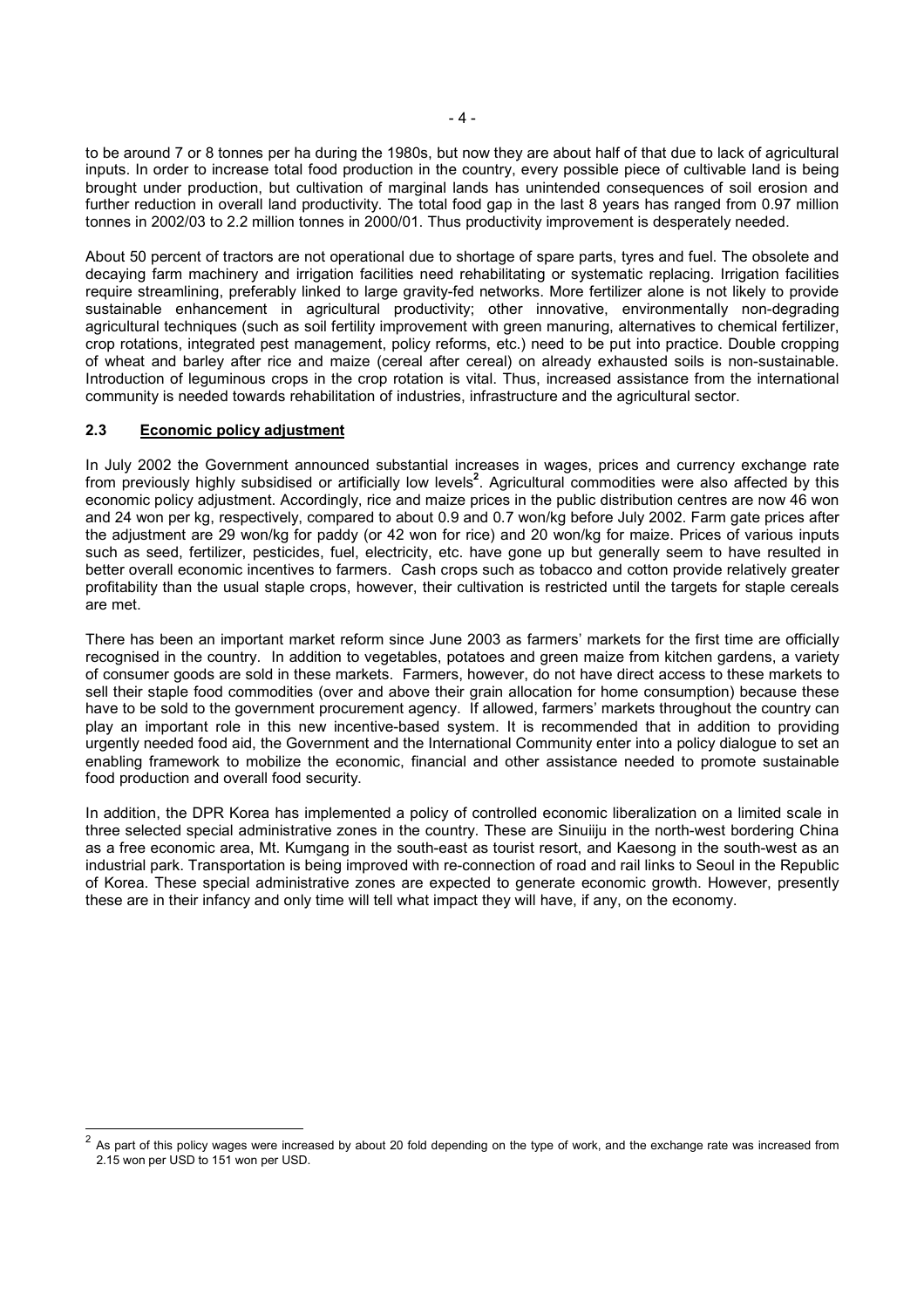#### **3. FOOD CROP PRODUCTION IN 2002/03 (REVISION)**

The figures presented in the report of the FAO/WFP Crop and Food Supply Assessment Mission of 2002 included production forecast for winter and spring crops that would be harvested in 2003. These figures were based on planned cropping areas and average yields from the previous five years. The actual areas and production of these crops have now been reported by the Ministry of Agriculture and their substitution into the 2002/03 table results in a slight increase in production for that year over the forecast level. The area planted to winter and spring crops was 20 000 ha (almost 9 percent) less than had been planned. However, the enhanced yields resulting from the favourable weather conditions at the beginning of 2003 more than compensated for this shortfall, and production in terms of cereal and cereal equivalent was 82 000 t (21 percent) above expectations. Applied to the total annual production for the year 2002/03, these amended figures represent an overall production increase of 2 percent from a cropped area 1 percent smaller than had been predicted.

The Mission of 2002 did not include household garden production which, for 2003/04, has been estimated at 50 000 tonnes of cereal or cereal equivalent nationally (see 'Household gardens' section below). On the assumption that household garden production was similar in both years, this figure has been added to the 2002/03 total, bringing it to 3.969 million tonnes.

Amended figures incorporating these adjustments are given below in Table 2. In this report, comparisons with 2002/03 production refer to the amended figures.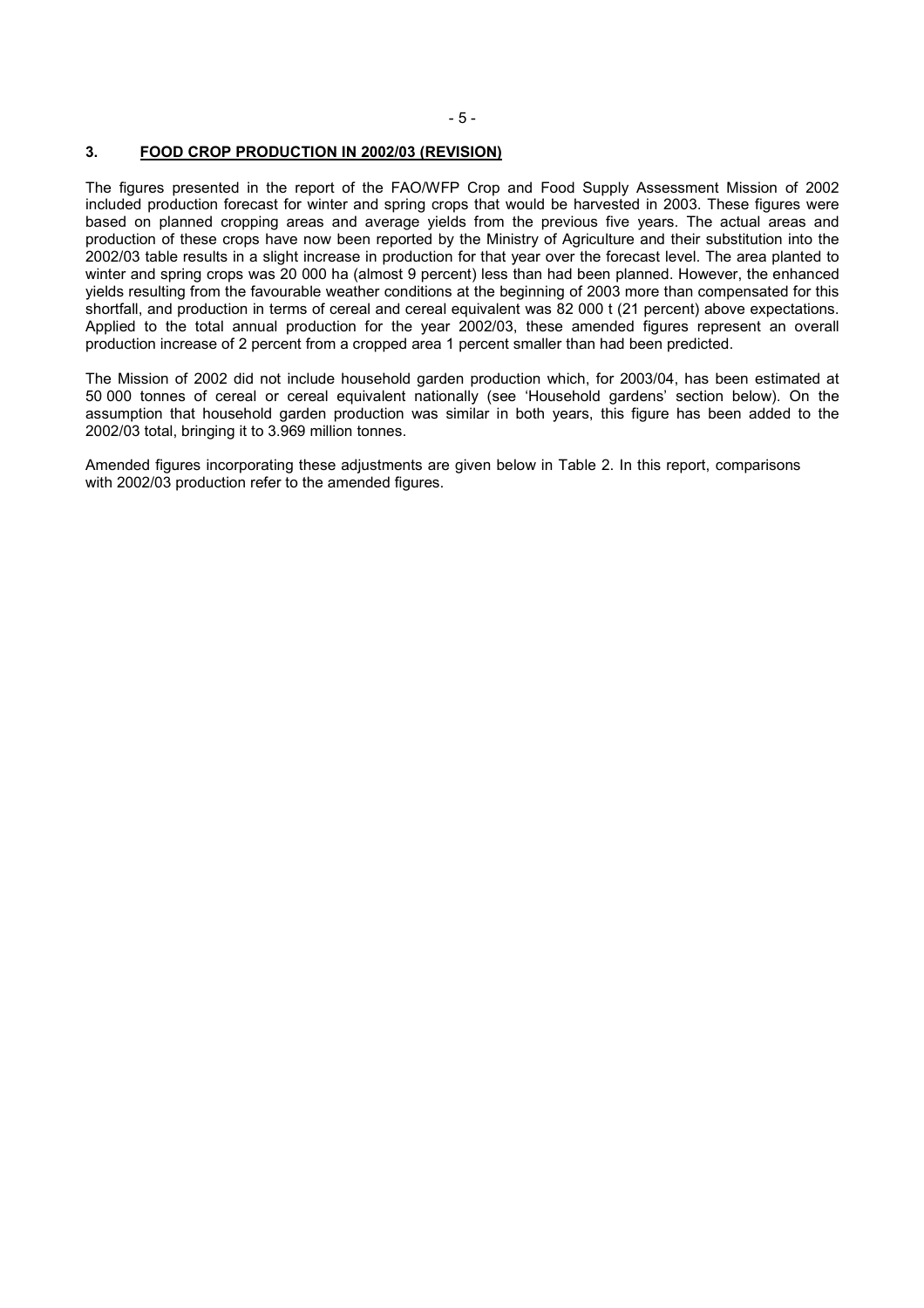| <b>Province</b> |      |         |      |       |      | Main season crops, 2002  |            |                  |      |         |      |                 |     |                         |                | Winter/Spring double crops 2002/03 |              |                 | Total annual<br>crops |                |
|-----------------|------|---------|------|-------|------|--------------------------|------------|------------------|------|---------|------|-----------------|-----|-------------------------|----------------|------------------------------------|--------------|-----------------|-----------------------|----------------|
|                 |      | Rice 1/ |      | Maize |      | Potato 2/                | cereals 3/ | Other            |      | Total   |      | Winter<br>wheat |     | <b>Spring</b><br>barlev | potato 2/      | <b>Spring</b>                      |              | Total 4/        |                       | Grand total 4/ |
|                 | Area | Prod.   | Area | Prod. | Area | Prod.                    | Area       | Prod.            | Area | Prod.   | Area | Prod.           |     | Area   Prod.            | Area I         | Prod.                              | Area         | Prod.           | Area                  | Prod.          |
| Pyongyang City  | 27   | 72      | 14   | 53    |      |                          | 0.3        |                  | 42   | 128     |      |                 |     |                         |                |                                    |              | 16 <sub>1</sub> | 48                    | 144            |
| South Pyongan   | 98   | 239     | 61   | 215   | 7    | 20                       | 2          | 2                | 168  | 476     | 7    | 21              | 6   | 13                      | 15             | 40                                 | 28           | 74              | 195                   | 550            |
| North Pyongan   | 103  | 262     | 87   | 322   | 11   | 32                       | 5          | 6                | 206  | 621     | 4    | 11              | 4   | 9                       | 12             | 32                                 | 20           | 53              | 227                   | 674            |
| Jagang          |      | 15      | 37   | 119   |      | 5                        | 5          | 9                | 50   | 148     | 0.1  | 0.2             | 0.1 | 0.1                     | 3 <sub>l</sub> | $\overline{ }$                     | $\mathbf{3}$ | ⇁               | 53                    | 155            |
| South Hwanghae  | 150  | 394     | 80   | 308   | 16   | 50                       | 5          | 5                | 251  | 757     | 19   | 50              | 11  | 24                      | 21             | 60                                 | 51           | 134             | 302                   | 891            |
| North Hwanghae  | 48   | 117     | 69   | 228   | 5    | 15                       |            |                  | 123  | 361     | 12   | 26              | 6   | 11                      | 15             | 34                                 | 33           | 71              | 156                   | 432            |
| Kangwon         | 36   | 70      | 37   | 95    | 3    | $\overline{\phantom{0}}$ |            | $\overline{2}$   | 76   | 173     | 5    | 11              | 2   | 3                       | 9              | 20                                 | 16           | 34              | 92                    | 208            |
| South Hamgyong  | 60   | 129     | 48   | 154   | 7    | 21                       | 9          | 15               | 124  | 319     |      | 9               | 2   | 3                       | 21             | 48                                 | 27           | 60              | 151                   | 379            |
| North Hamgyong  | 25   | 51      | 47   | 104   | 12   | 34                       | 3          | 6                | 87   | 196     |      |                 |     |                         | າ              |                                    |              |                 | 89                    | 200            |
| Ryanggang       |      | 3       | 31   | 10    | 23   | 91                       | 22         | 46               | 50   | 150     |      |                 |     |                         |                |                                    |              |                 | 50                    | 150            |
| Kaesong         | 12   | 30      | 6    | 19    |      | 2                        | 0.3        | 0.3 <sub>l</sub> | 19   | 51      |      | 2               | 0.2 | 0.3                     | 0.2            | 0.4                                |              | $\mathbf{2}$    | 20                    | 53             |
| Nampo           | 15   | 40      |      | 24    | 3    |                          |            |                  | 25   | 71      | 3    |                 |     |                         |                |                                    | 6            | 13              | 31                    | 84             |
| <b>Total</b>    | 583  | 421     | 496  | 651   | 89   | 285                      | 54         | 95               | 222  | 3 4 5 1 | 58   | 145             | 34  | 71                      | 99             | 253                                | 211          | 518             | 433                   | 3969           |

**Table 2: DPR Korea - Area ('000 ha) and production ('000 t) of food crops (Amended from report of October 2002)** 

1/ Converted from paddy with a milling rate of 65 percent.

2/ Potato cereal equivalent of 25 percent.

3/ Includes sorghum, millets and summer wheat and barley.

4/ Area of 20 000 hectares and production of 50 000 tonnes for potatoes and green maize together (in cereal equivalent) from the kitchen gardens has been added to the winter/spring crops and to the total national figure. The production is net of seed requirement.

\* Figures may not add-up exactly due to rounding.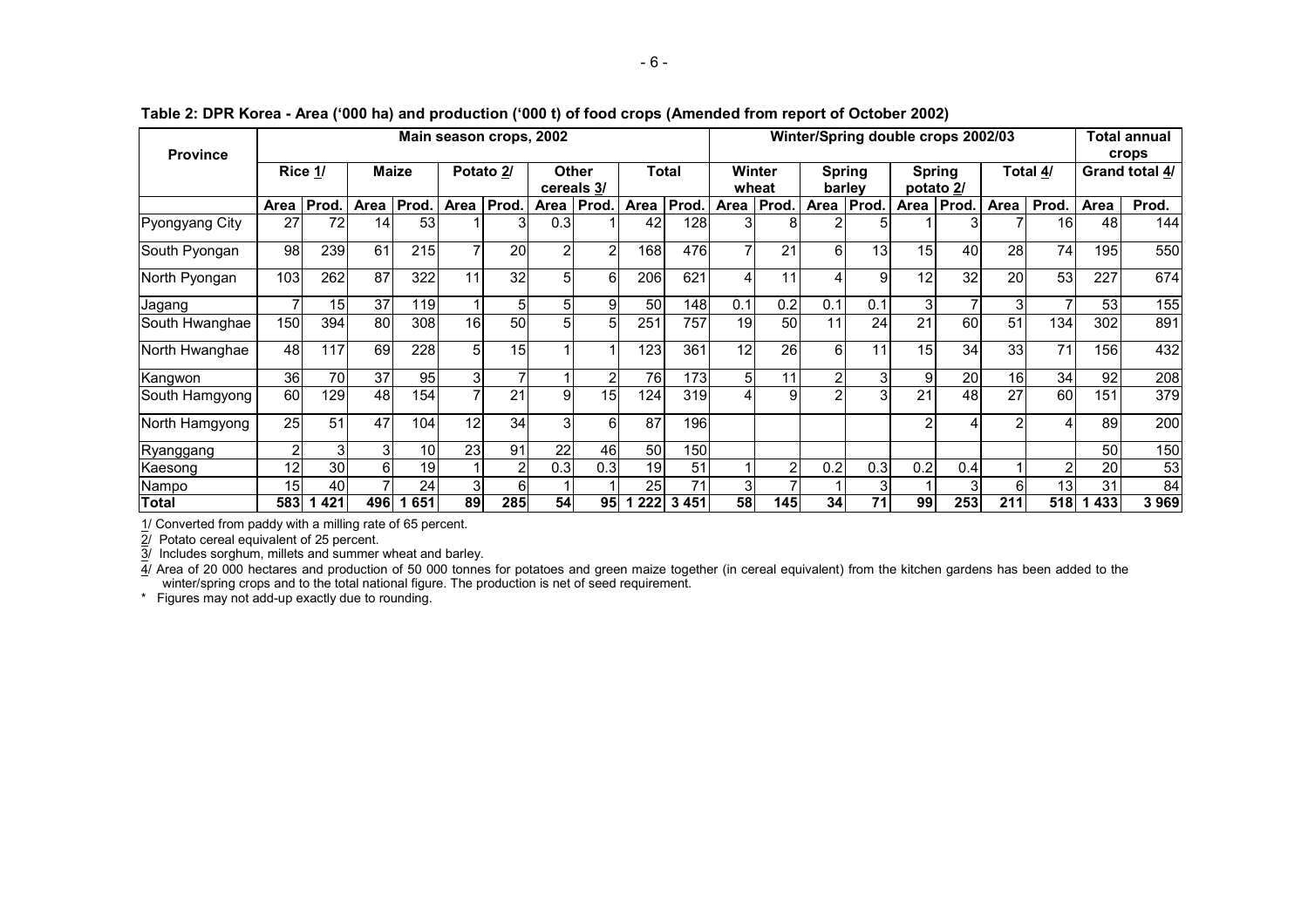### **4. FOOD CROP PRODUCTION IN 2003/04**

# **4.1 Climate**

The Korean peninsula has a continental climate. Average temperatures in DPR Korea vary from -19°C in winter (Ryanggang in January, the coldest month) to 25°C in summer (South Hwanghae in August, the hottest month). The frost-free period ranges from 160 to 190 days, depending on altitude and latitude, and determines the length of the cropping season and choice of crops. Average annual rainfall varies from 600-980 mm in the north and north-east (Jagang, Ryanggang, North and South Hamgyong Provinces) to 880-1300 mm in the centre, southwest and south-east (North and South Pyongan, Nampo, Pyongyang, North and South Hwanghae, Kaesong and Kangwon Provinces). About 85 percent of all precipitation occurs during the spring-summer months, while 60 percent is distributed in June-September. Typhoons are a regular occurrence, the effects of which are felt at least once per growing season, usually in late summer or early autumn.

The early part of the 2003 cropping season benefited from satisfactory rainfall which was above average in many locations for April and May (see Figure 1). This was accompanied by generally favourable temperatures and sunny conditions. By the beginning of June, satellite imagery (FAO GIEWS) was indicating above-average levels of vegetation over most of the country, and this continued through July and much of August. Some parts of the country experienced localised problems with rainfall distribution during this period, but they were mostly minor. Towards the end of August, however, cloudier conditions prevailed and air temperatures, especially during the hours of darkness, fell below average for the time of year. The combination of cooler conditions and reduced sunshine hours continued through September into October, delaying maturation of the main-season crops by an estimated 7 - 10 days and reducing yield expectations. By the end of September, a large proportion of the paddy remained to be harvested, and some maize was still standing in the field. The cloudy, humid weather also tended to favour the spread of crop diseases such as leaf blight and blast of rice. Continuing rainfall into October could compromise final paddy production by increasing post-harvest losses in the field prior to the crop being removed for threshing.

DPR Korea was fortunate to avoid a typhoon in mid-September which caused considerable damage in the Republic of Korea. Some high winds and heavy rainfall were experienced along the coast of DPR Korea as a result of the typhoon, but damage was minimal.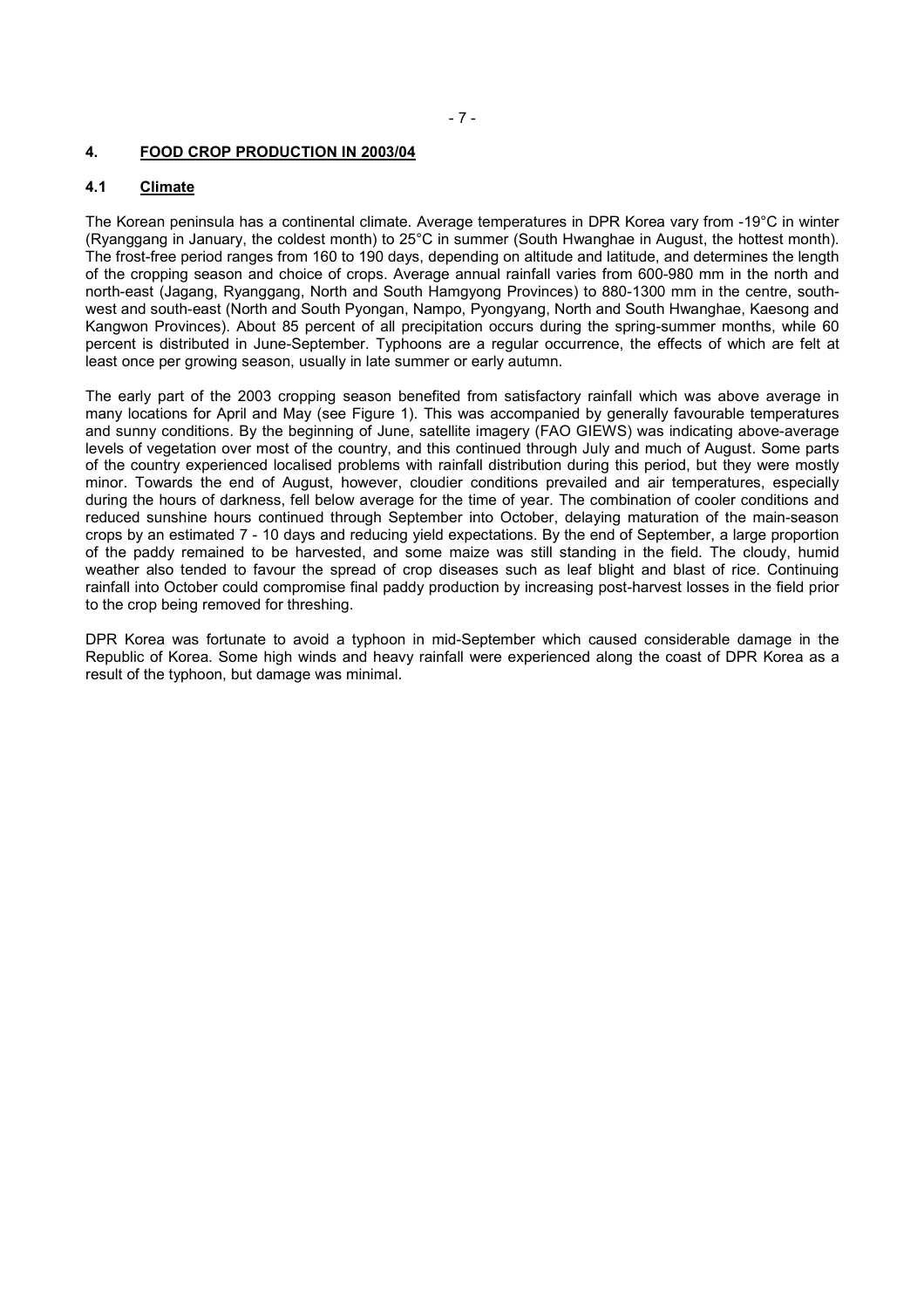

**Figure 1: Monthly rainfall in four different provinces of DPR Korea, 2003 and long-term averages** 

**Sources:** 2003 monthly average rainfall by Province – Ministry of Agriculture, DPRK and **Average Data –** FAOCLIM2 – World-wide agro-climatic database.

# **4.2 Area planted**

Total land area in DPR Korea amounts to 122 543 sq. km, of which the total cultivated land area is estimated at 17-18 percent, or slightly in excess of 2 million hectares. Approximately 1.4 million hectares are considered suitable for cereal cultivation, 300 000 hectares are under vegetable crops, some 160 000 hectares under fruit orchards and a considerable area allocated to various other food and industrial crops such as mulberry, ginseng and tobacco. There is very limited scope for expanding cultivable areas. The Government has investigated the possibility of reclaiming some 300 000 hectares of tidal lands and another 200 000 hectares by terracing of mountainous areas. Due to the high cost involved, little progress has so far been made mainly in hill terracing. The ongoing land re-alignment exercise has increased the paddy production area by about 2 per cent.

# **Paddy**

Paddy is now the most important crop of DPR Korea in terms of both area cultivated and production (though rice production, converted from paddy with a milling rate of 65 percent, is lower than that of maize). It is grown mainly in the central, south-western and south-eastern parts of the country (the lowland parts of North and South Pyongan, North and South Hwanghae, Pyongyang, Nampo and Kaesong, collectively known as the "Cereal Bowl") and the narrow east coastal strip comprising parts of Kangwon, and North and South Hamgyong Provinces. Smaller acreages are also cultivated in Jagang and Ryanggang Provinces.

Paddy is cultivated in the alluvial plains or on graded terraces equipped with irrigation control systems. The cultivated area has remained almost constant over the last decade. Paddy plots vary in shape and size. However, a province-by-province realignment operation has been under way during the past four seasons in order to improve the layout of paddies. In many of the plains in North and South Pyongan, Pyongyang, Nampo, Kangwon and South Hwanghae Provinces, smaller plots, generally varying in size between 0.25 and 0.5 hectares, have been transformed and re-aligned into well laid-out regular plots with uniform depth. According to the Ministry of Agriculture, land realignment has so far increased the overall paddy production area by 60 000 hectares.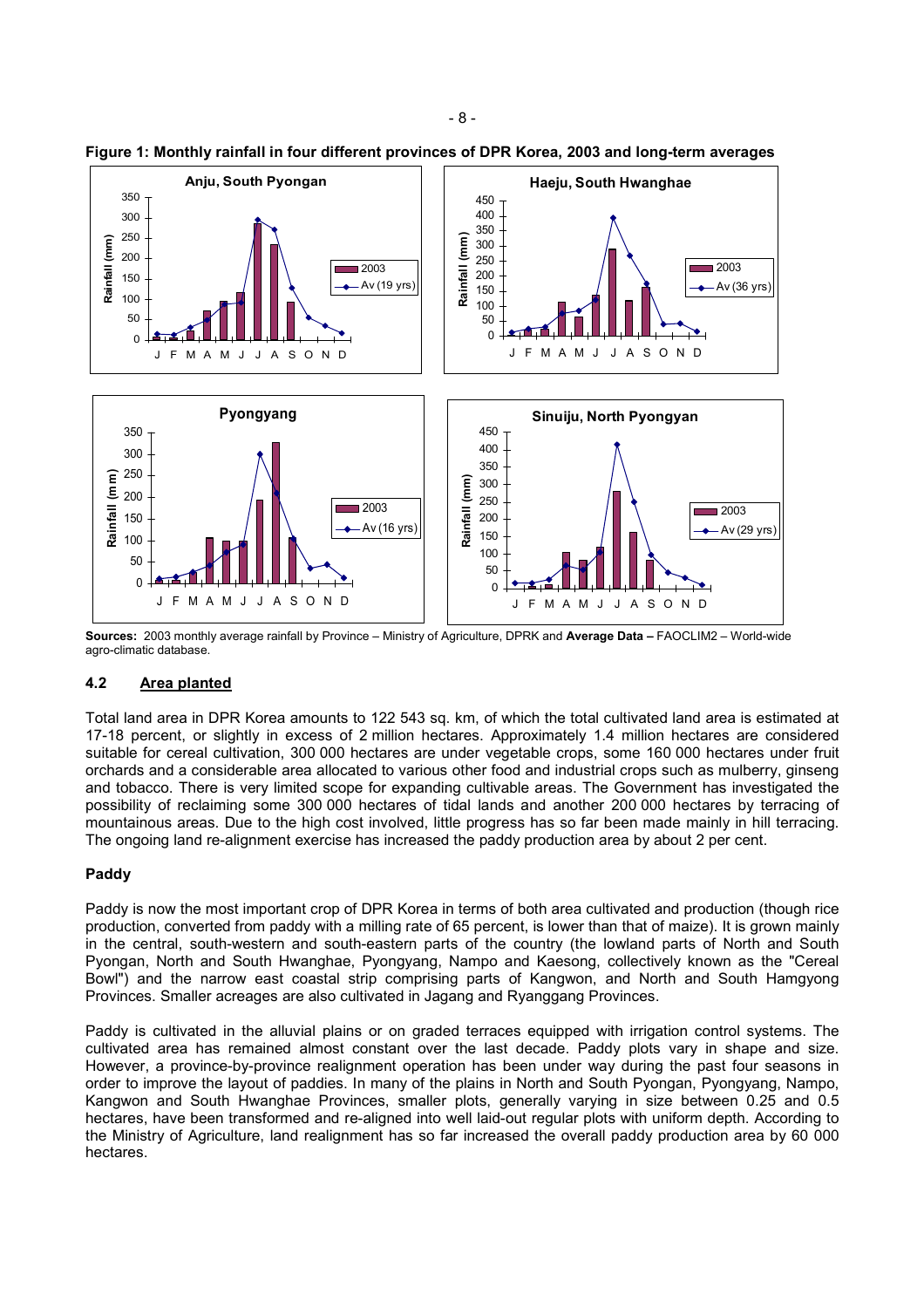In 2003, the area under paddy was reported as 593 390 ha, an increase of 1.8 percent over the previous year's area. In periods of severe water shortages, the paddy area may be reduced and subsequently planted with soya, or more drought-resistant crops such as sorghum and millet. However, this year, good utilisation of this expanded area was helped by the generally favourable rainfall and the improved electricity supply for irrigation pumping stations.

#### **Maize**

Maize, which is mainly produced under rainfed conditions, is more universally distributed than paddy. Until 1998, the area under maize amounted to some 630 000 hectares. Since then, however, the government has set lower maize planting targets in order to avoid expansion into lands with low potential. On such marginal lands, less water-demanding cereal crops and pulses have substituted maize while, on lands with higher potential, vegetables and main season potato have entered into the crop rotations. This year's area of 494 996 showed a very slight reduction compared with last year's area of 496 390 hectares.

#### **Potato**

Potatoes are grown as a spring (double) crop in the Cereal Bowl region, and as a summer crop in the cooler northern highlands (Jagang, Ryanggang), where a shorter growing season is experienced. As a double crop, potato is sown in March-April and harvested in June, while as a main crop it is sown in May-June and harvested in August-September. In response to the reduced productivity of the main cereals in the late 1990s, the land under potato was increased in all the major agricultural areas in an attempt to boost carbohydrate production. Availability of seed is the most important limiting factor to the expansion of the area under potato, as seed must be stored during the winter months, which can be particularly severe especially in the north of the country. Potato blight has also seriously affected crops in some areas, as has aphids infestation. The maximum cultivable area of spring and main season crops under present conditions is around 190 000 hectares. The areas under spring and main-season potato this year were 99 000 hectares and 89 000 hectares respectively. The area under spring potatoes in 2004 is expected to be similar to that of spring 2003.

#### **Winter wheat and spring barley**

Winter wheat and spring barley are produced in all provinces except Ryanggang and North Hamgyong. They were the main cereals in the Double-Cropping programme initiated in 1996 jointly by FAO and UNDP as part of the Government framework for agricultural recovery. The programme is considered, under present conditions, to be an effective strategy for enhancing food production. The aim of the programme is to utilise part of the agricultural land between October and June for winter and early cereal and potato crops which are then followed by maize and paddy from June to September. Efforts to increase the use of double-cropping have led to an expansion of the double-cropped area under winter wheat, spring barley and spring potato from 38 000 hectares in 1997 to more than 211 000 hectares in 2002/03 (an increase of almost 530 percent). Winter wheat is sown from the end of September to mid-October, immediately after the harvesting of the main-season crops. Factors influencing the area under winter wheat include autumn rainfall, timely availability of seed, and the availability of adequate farm power and labour at a time when the demand for labour is high for various other operations, especially the harvesting of paddy. Spring barley is sown in March. Both winter wheat and spring barley are harvested in the latter half of June. A further 19 percent expansion of the area under winter wheat from 57 700 hectares to 68 500 hectares is planned for 2003/04, while the area under spring barley in 2004 is expected to remain close to that of 2003.

#### **Other crops**

Other important crops produced in DPR Korea include summer wheat and barley, sorghum, millet, soybean, buckwheat, vegetables (mainly cabbage, spinach, radish, cucumber, eggplant and tomato) and fruit (mainly pears, peaches, apricots, apples and persimmons). Many farms also have sizeable mulberry plantations. The short agricultural growing season limits crop rotations and favours cereal mono-culture.

Summer wheat is grown in the higher-altitude parts of Jagang, Ryanggang, and North and South Hamgyong, where the growing season is relatively short.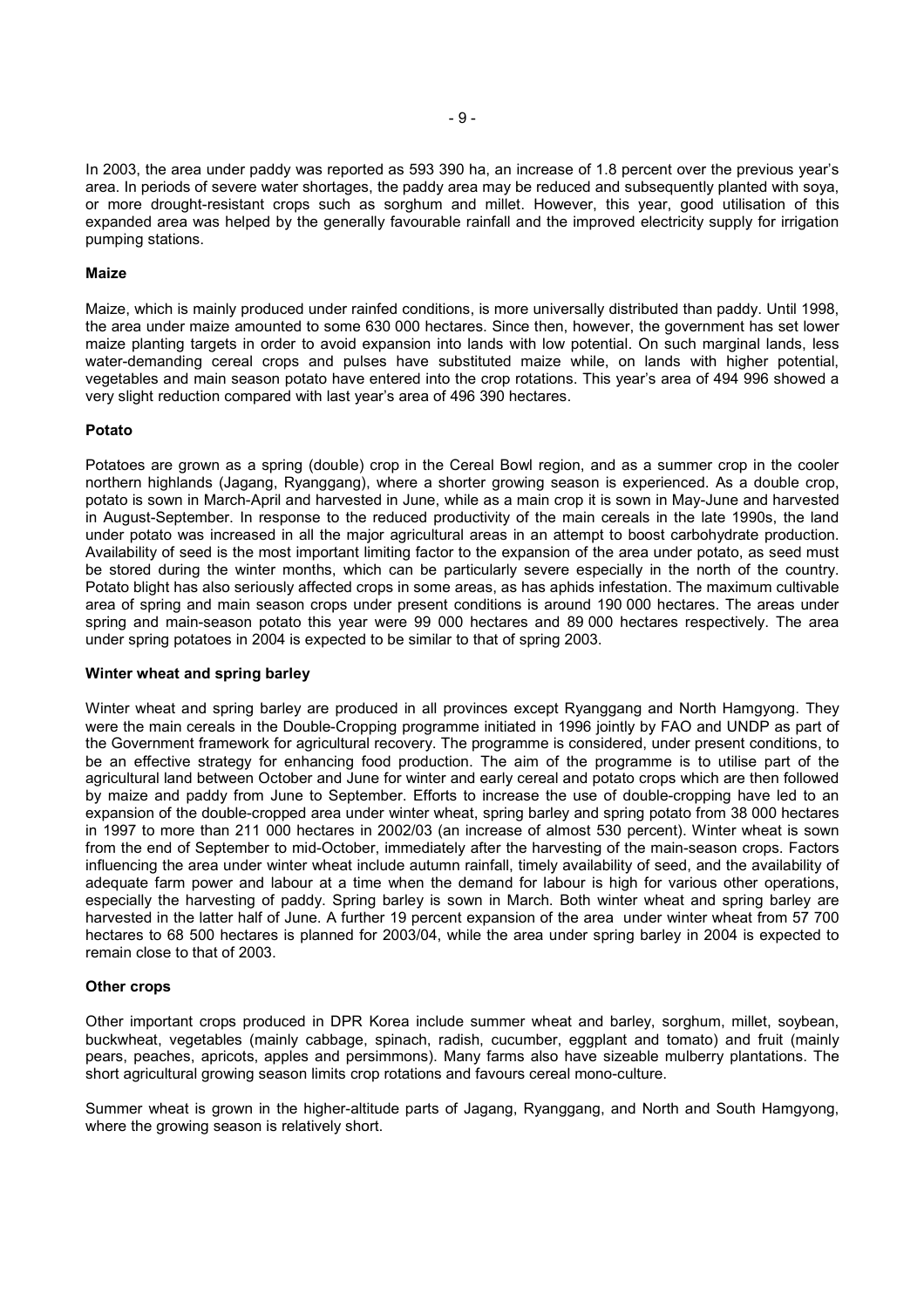The area under minor cereals and grains such as sorghum, various types of millet and summer wheat and barley in mountainous areas has increased this year from 54 000 hectares to 60 000 hectares, reversing last year's downward trend. The area under soybean, which is generally planted along the boundaries of paddy fields or intercropped with maize and/or sorghum appears to be increasing.

### **Household gardens**

Each cooperative farm household is entitled to a private garden of 30 *pyong* or about 100 square metres. There are approximately two million such households in the country, constituting a total household-garden area of about 20 000 hectares. A typical pattern of cultivation in these gardens is an early crop of potatoes and green maize, followed by vegetables such as cabbage, peppers, radish and garlic. The productivity of these plots is generally better than the average achieved on cooperative farms.

#### **Crop production on sloping land**

Agricultural land in DPR Korea is distributed amongst 3 295 co-operative and state farms. However, persistent shortages of domestic fuel and food have led, in recent years, to the removal of fuel wood from sloping land and the subsequent cropping of that land. Cropping on such steep slopes has led to the erosion of fragile soils in many areas.

In the past, crop and food-supply assessment missions have not taken account of crop production on land with slopes of more than 15 percent, where timber has been removed for household fuel. Such cultivation is technically illegal, but the authorities turned a blind eye to it in the late 1990s when domestic food production was especially low and families faced severe hardship. The practice is said to be diminishing now, and reforestation is being extensively carried out. Nonetheless, slope cultivation is still very evident in many parts of the country. It would be difficult to estimate the contribution that crop production from sloping land makes to the overall national total, but the Government has indicated that it will attempt to do so in the coming year. Individual estimates based purely on observation in North Hamgyong and Ryanggang provinces suggest that slope cultivation should add about 30 percent and 20 percent respectively to the officially recorded cultivated areas of these provinces. However, yields (of maize and potatoes) on the slopes may be as low as 25 percent of those achieved on the flat land of the cooperative farms, meaning that the sloping land's contribution to production would be an additional 5 to 8 percent of mainly maize. In the absence of quantitative information, and in anticipation of an estimate from the Government next year, the Mission has not included this land in the national production calculation for this 2003/04.

# **Livestock**

Numbers of goats, rabbits and poultry rose again this year but numbers of pigs and draught cattle on cooperative farms remained fairly static in response to the continuing shortage of feed. Stocks of pigs on most cooperative farms are maintained for the purpose of breeding in anticipation of a future improvement in the feed situation. However, the number of pigs in private ownership appears to have risen as a result of the market accepting a measure of liberalization, with piglets representing a source of household income.

|                 |         |         |         |         |         |               |         |         |        | $%$ change |
|-----------------|---------|---------|---------|---------|---------|---------------|---------|---------|--------|------------|
|                 |         |         |         |         |         |               |         |         | 2003   | 2003       |
|                 | 1996    | 1997    | 1998    | 1999    | 2000    | 2001          | 2002    | 2003    | over   | over       |
|                 |         |         |         |         |         |               |         |         | 1996   | 2000       |
| Draught cattle  | 615     | 545     | 565     | 577     | 579     | 570           | 575     | 576     | -6     | -1         |
| Pigs            | 2 674   | 1859    | 2475    | 2970    | 3 1 2 0 | 3 1 3 7       | 3 1 5 2 | 3 1 7 8 | $+19$  | $+2$       |
| Sheep           | 248     | 160     | 165     | 185     | 185     | 189           | 170     | 171     | $-31$  | -8         |
| Goats           | 712     | 1 0 7 7 | 1 508   | 1900    | 2 2 7 6 | 2 5 6 6       | 2693    | 2 7 1 7 | $+282$ | $+19$      |
| Rabbits         | 3 0 5 6 | 2 740   | 2 7 9 5 | 5 202   |         | 11 475 19 455 | 19 482l | 19 576  | $+541$ | $+71$      |
| <b>Chickens</b> | 8871    | 7 547   | 8965    | 10 371  |         | 14 844 15 804 | 17 259  | 18 711  | $+111$ | $+26$      |
| Ducks           | 1 098   | 822     | 1 372   | 1 6 2 4 | 2078    | 3 1 5 8       | 4 189   | 4 6 1 3 | $+320$ | $+119$     |
| <b>Geese</b>    | 554     | 357     | 462     | 829     | 889     | 1 090         | 1 247   | 1 247   | +125   | $+40$      |

**Table 3: DPR Korea - Livestock population, 1996-2003 ('000 head)**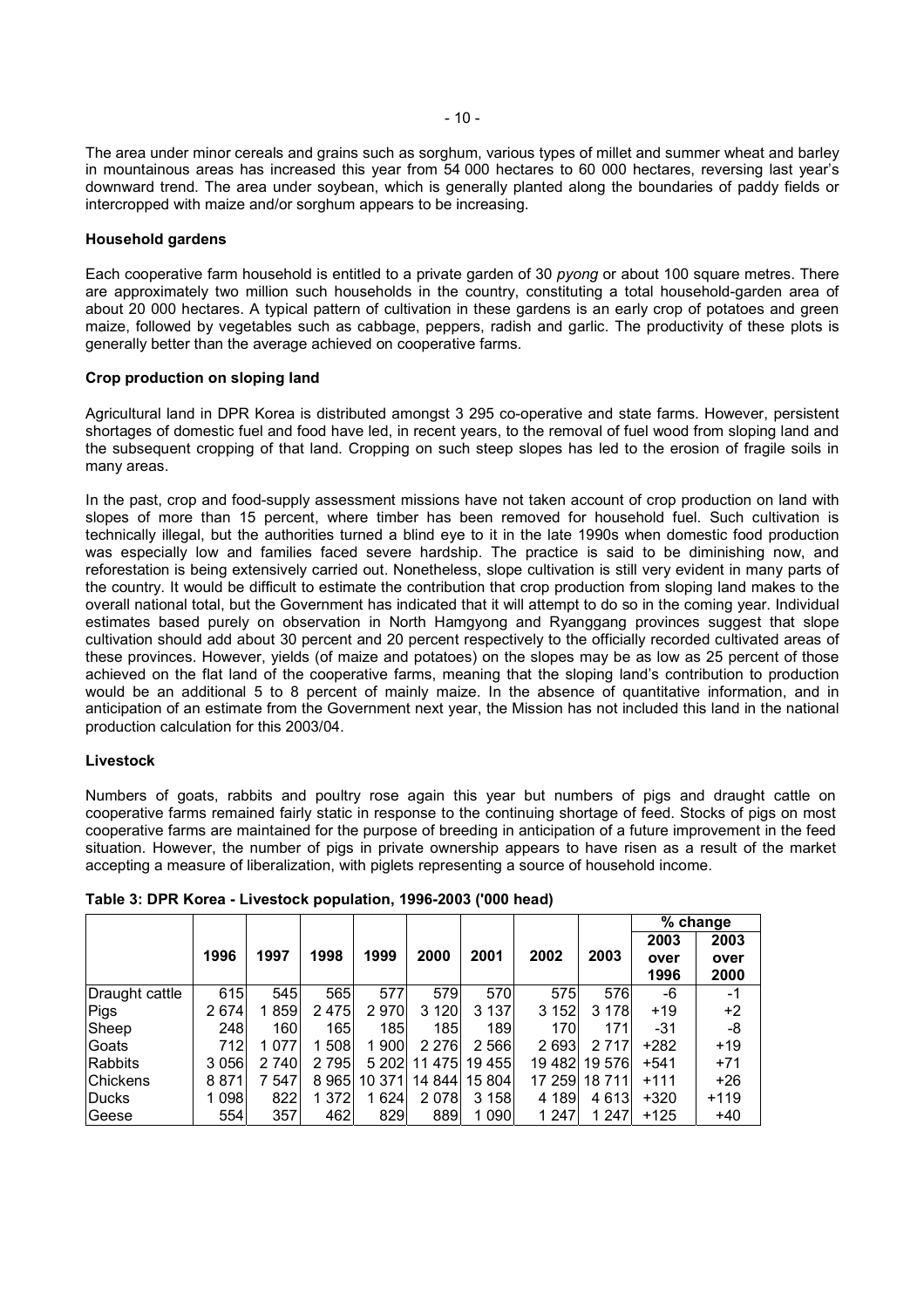### **4.3 Means of production and inputs**

#### **Planting material**

In DPR Korea, suitable paddy and hybrid maize seed, produced by specialised cooperative or state farms, is provided on credit each year to producer cooperative farms through the Government's distribution system. This year, seed was available on time, and correct sowing dates were observed.

Paddy is typically planted in nurseries at the beginning of April and transplanted in late May or early June. Seed rates are high at 150 kg/ha, purportedly to compensate for low soil fertility. The availability of plastic sheeting to protect nursery seedlings from low temperatures and desiccating winds was similar to that of last year. However, the weather conditions this year were more benign, with better rainfall and slightly higher temperatures. Varieties are selected to complement the conditions of the soil in which they will be grown. Consequently in recent years varieties of rather lower yield potential have been grown, reflecting the below-optimum fertility status of most soils and the possibility that they may have to contend with adverse soil-moisture conditions during the growing season.

Hybrid maize is planted at between 40 and 50 kg/ha, giving a plant population of 35 000 - 50 000 per hectare.

Potato planting material in DPR Korea is usually of poor quality and seeding rates are lower than recommended because of supply shortages. The practice of cutting tubers into four pieces for seed not only depresses yield but also encourages disease infestation. These shortcomings are reflected in the low yields obtained - about 10 t/ha fresh weight nationally for the spring crop and 12 t/ha fresh weight for the main crop.

Sufficient seed for planting the planned area of winter wheat is said to be available. The nationally recommended seed rate for both wheat and barley is 150 kg/ha/

# **Fertilizer**

According to the Ministry of Agriculture, 244 512 nutrient tonnes of fertilizer were used in agriculture in DPR Korea during 2003, compared with only 189 000 tonnes in the previous year. Most was provided as humanitarian assistance by the Republic of Korea, the European Union, FAO and various NGOs. Just over 32 000 nutrient tonnes were produced in the country, and 37 706 nutrient tonnes were imported commercially. Of the total used, 68 percent was nitrogen, mostly in the form of urea; 15.5 percent was phosphorus; and 16.5 percent was potassium. All farms visited by the Mission reported using higher fertilizer application rates this year than they had done for several years, and on average about 10 percent higher than in 2002. Farms cited this as the main reason for increased yields. Typical fertilizer application rates this year in the Cereal Bowl provinces ranged from 380 to 500 kg ammonium sulphate equivalent per hectare of paddy (about 165 to 215 kg per hectare of urea, the most commonly used product), with slightly lower rates for maize.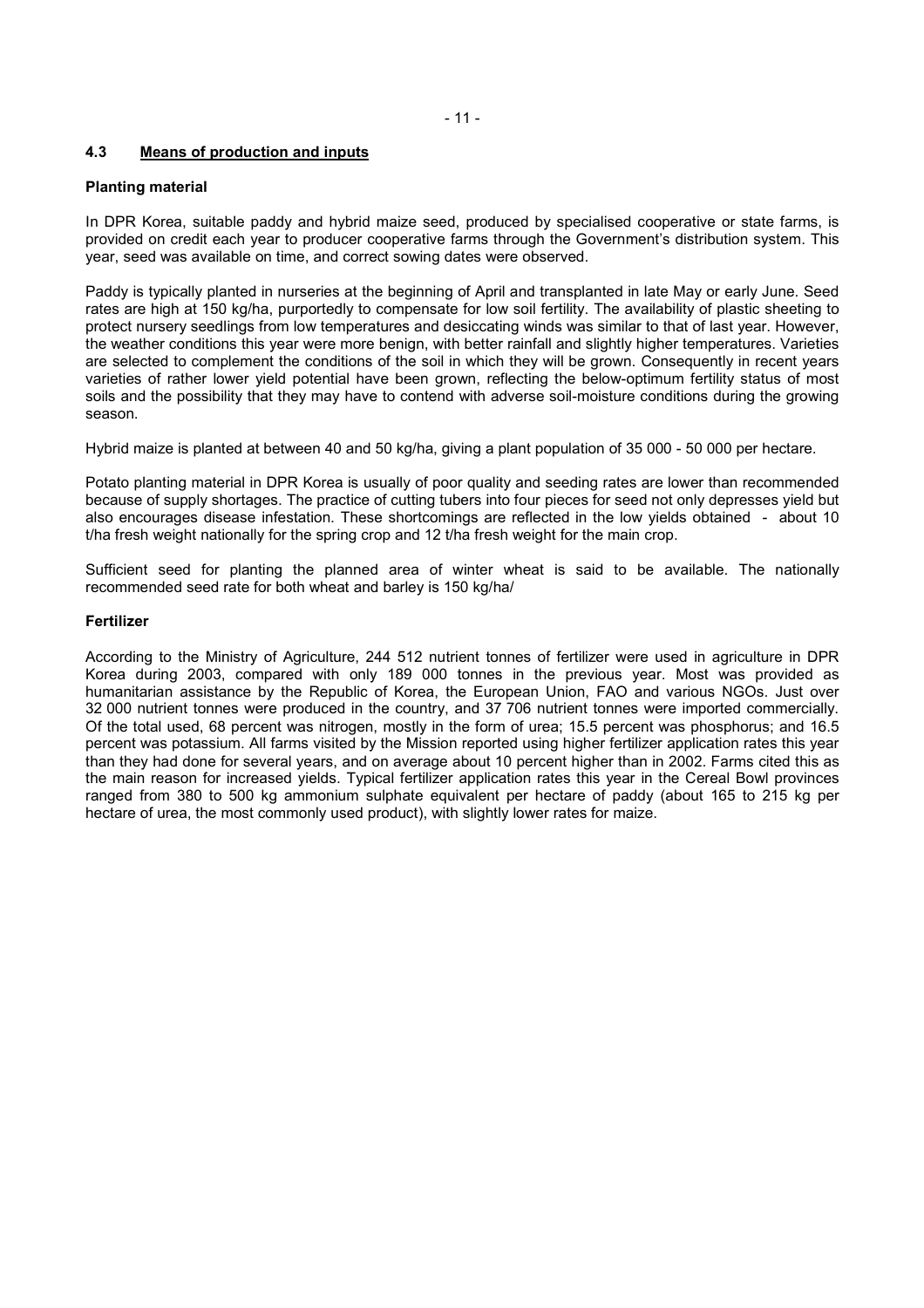

The policy of the Government regarding fertilizer distribution is based on two main principles. It should be equitably distributed, and, within the constraints of availability, it should be allocated according to each area's production potential. If, therefore, fertilizer is given by a donor for use in a particular province, the Government will adjust that province's allocation from the national pool according to its guiding principles. The use of fertilizer by province during 2003 is shown in Table 4.

**Table 4: DPR Korea - Use of fertilizer (nutrient tonnes) by province, 2003** 

| <b>Province</b> | N       | Р       | Κ       |
|-----------------|---------|---------|---------|
| Pyongyang City  | 5615    | 1 2 9 7 | 1 392   |
| South Pyongan   | 23 502  | 5 2 5 4 | 5644    |
| North Pyongan   | 26 558  | 6 199   | 6 5 28  |
| Jagang          | 6 29 6  | 1480    | 1 072   |
| South Hwanghae  | 36 088  | 7 902   | 8 5 8 4 |
| North Hwanghae  | 19 711  | 4 4 9 0 | 4912    |
| Kangwon         | 10 597  | 2 3 9 3 | 2657    |
| South Hamgyong  | 17 317  | 3 9 6 5 | 4 3 2 0 |
| North Hamgyong  | 10 665  | 2 5 2 4 | 2 5 8 8 |
| Ryanggang       | 5986    | 1424    | 1458    |
| Kaesong         | 473     | 116     | 137     |
| Nampo           | 3630    | 831     | 907     |
| Total           | 166 438 | 37 875  | 40 199  |

#### **Pest and disease control**

This year saw some outbreaks of water weevils in paddy. The pest was reported to be present over an area of about 400 000 ha and to have affected yield in 150 000 ha in North Hwanghae, Pyongyang City and Nampo provinces. Damage, however, was limited in most cases by temporarily draining the paddy fields. Leaf rollers were also present and their incidence was reported as being above average in many locations. Control measures included spraying with Nubacuron. Stem borers, generally present at normal levels, were often controlled using night-lights and parasitic bees. Sheath blight was widespread, and was encouraged by the cloudy, humid conditions late in the season. Some local instances of neck blast (where the crop had been temporarily submerged or subjected to particularly humid conditions) and smut were observed.

The main pest problem faced by maize this year was attack by stem borers, though some instances of cutworms at the seedling stage were also reported. Stem borers were effectively controlled using night-lights and parasitic bees. A root and stem rot was also reported at several locations.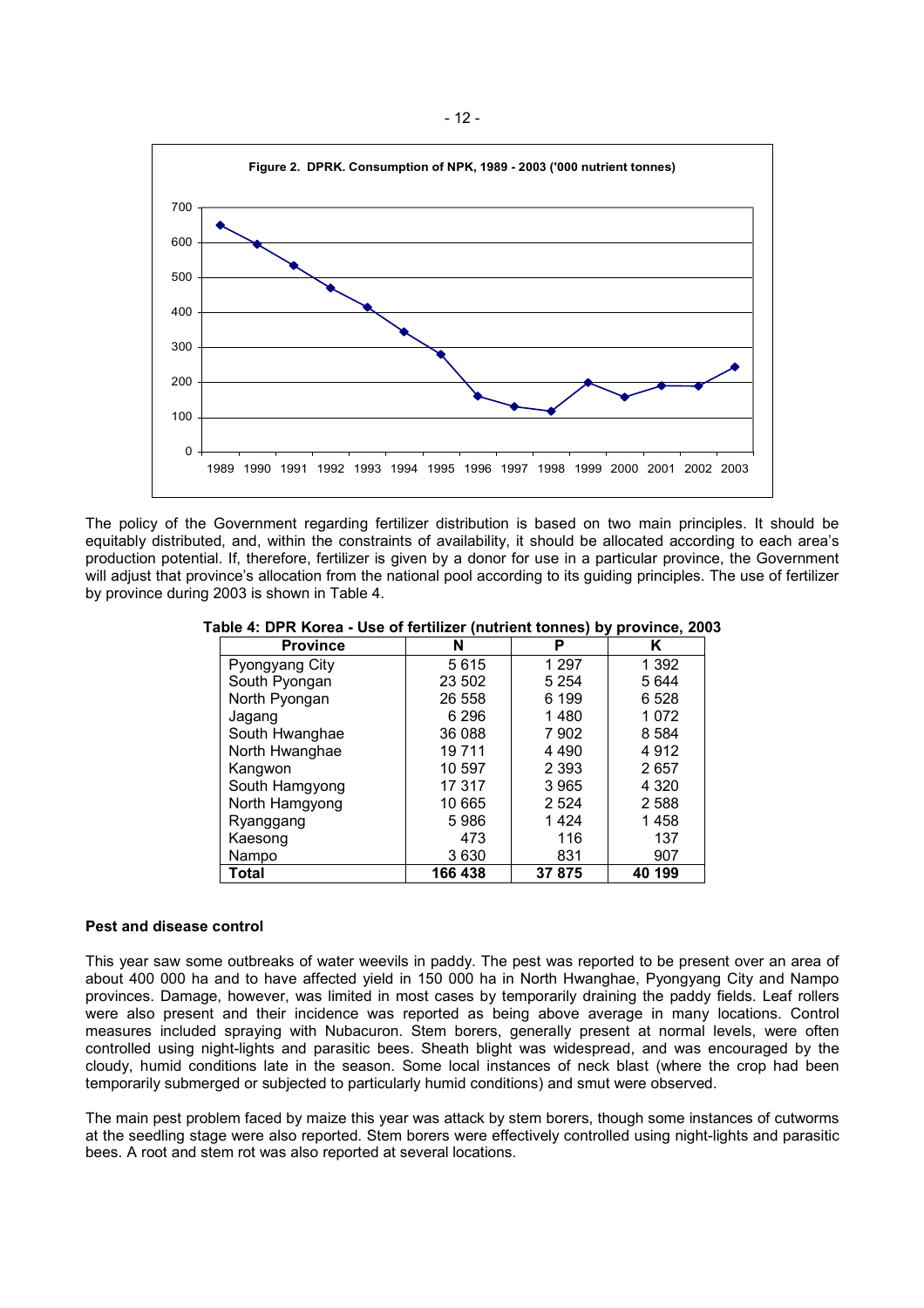Potato was not reported to have been subject to exceptional pest or disease pressure this year.

DPR Korea depends on imports and assistance for its phytosanitary chemicals. According to the Ministry of Agriculture the country imported or received 50 000 litres of deltamethrin, 18 tonnes of quinchloride, 20 tonnes of NC-311, 50 tonnes of butachlor, 140 tonnes of MZ-965, 176 tonnes of nubacuron and 18 tonnes of MTS in 2003. Increasing interest is being shown in integrated pest management (IPM) from both the economic and the environmental point of view, and FAO has recently been involved in encouraging its use.

# **Farm power**

The use of farm power has increased this year. 57 percent of the country's 64 225 tractors are now reported to be operational as a result of enhanced availability of fuel, tyres and spare parts, compared with 55 percent last year. However, most functioning tractors are extremely old. It would appear that about half of the land preparation in the Cereal Bowl provinces must still be done using draught cattle, although some farms report that as much as 70 percent of their cultivations are carried out by tractor. Farms also report a slight improvement in power supplies this year, which is especially important for pumping-stations and threshing.

#### **Irrigation**

Although some irrigation is by gravity feed, most systems depend on electrically powered pumping stations. Some farms depend for their irrigation on series of ten or more pumping-stations and are consequently very vulnerable to water shortages. This year the power supply improved so there were fewer stoppages. In addition, rainfall was reasonably well distributed, with the result that stoppages were less serious than they might otherwise have been. Water levels in the country's reservoirs have been satisfactory, and by September 2003 were at 68 percent of capacity, significantly higher than last year (see Figure 3).

The country's long-term irrigation situation continues to improve. The 148 km Pyong-Nam Waterway in South Pyongan Province was recently completed, and the construction of two similar waterways (North Pyongan, North Hwanghae-Kangwon) has started. These are all gravity systems, which will be linked up to the existing network, thus reducing the need for pumping-stations.

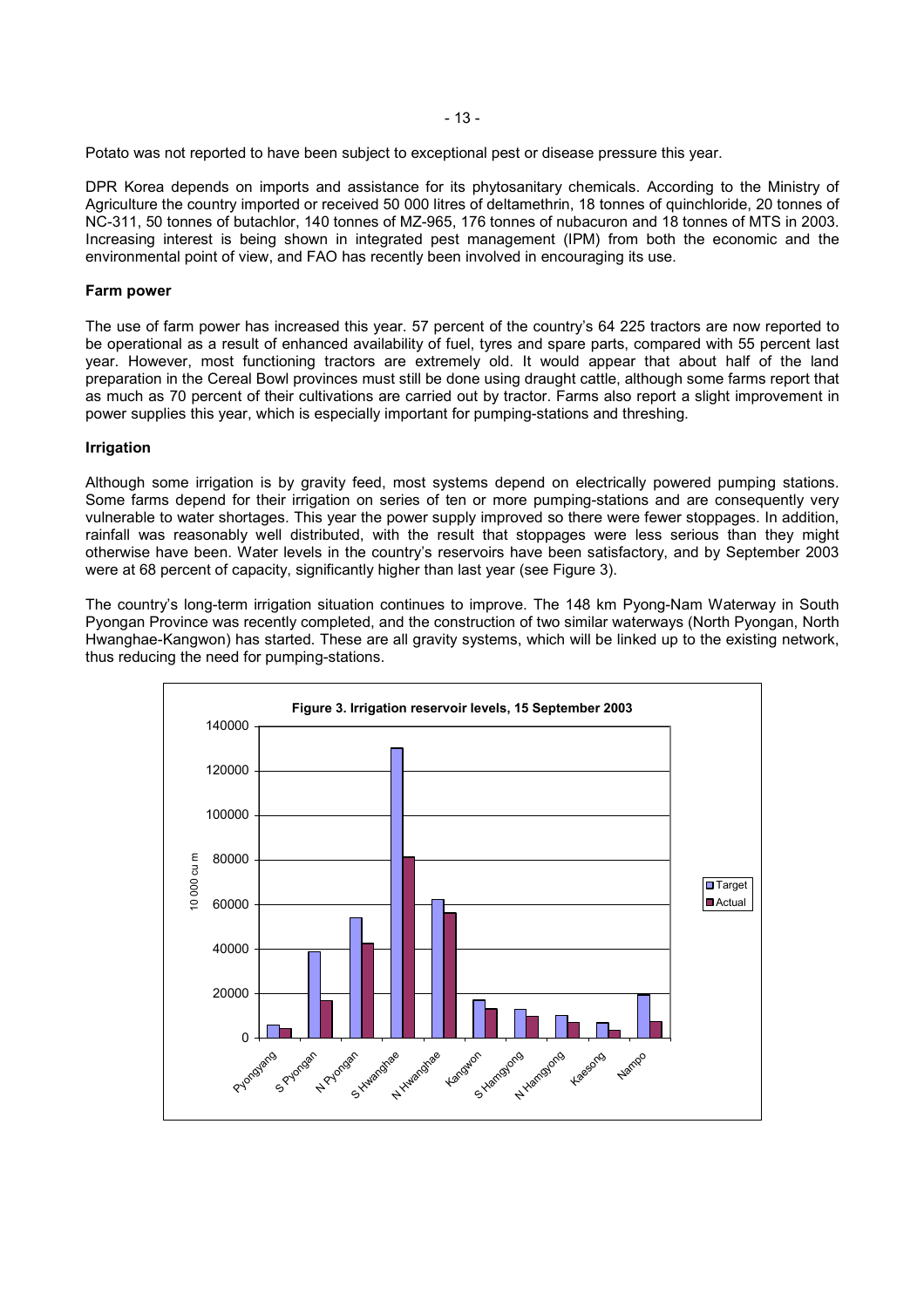# **4.4 Yield and production**

Production parameters of food crops in DPR Korea for 2003/04 are presented in Tables 5, 6 and 7. Main-crop estimates (rice, maize, potato and other cereals including summer wheat, sorghum and millet in Table 5) are based on a combination of Government estimates, on-farm discussions, field observation, and discussions with other agencies involved in crop production. Winter and spring crop forecasts for 2003/04 (to be harvested in 2004, shown in Table 6) are based on a combination of Government target crop areas, on-farm discussions and recent reported yields. Table 7 gives the sum of area and production of main crops, winter and spring crops, and household garden production (see above).

# **Paddy**

This year's national paddy yield, at about 3.85 tonnes per hectare, was slightly higher than that of last year at 3.75 tonnes per hectare. Positive factors affecting yield included good weather early in the season, increased use of fertilizer, better power supplies and improved mechanization, while negative factors included cool, cloudy weather late in the season and some pest and disease damage. A small increase in area coupled with slightly better yield leads to an estimation of paddy production this year of 2.284 million tonnes, an increase over last year's production (2.186 million tonnes) of 4.5 percent. Assuming a milling ratio of 65 percent, this equates to 1.484 million tonnes of rice.

# **Maize**

Average maize yields this year were 3.48 tonnes per hectare, an increase of 4.5 percent over last year's average yield of 3.33 tonnes per hectare. Factors contributing to the better yield included good weather at the beginning of the season, low incidence of pests and diseases, increased fertilizer use and more farm mechanization. Being harvested earlier than paddy, maize was less affected by the cool, cloudy weather of September. National maize production this year is estimated to be 1.725 million tonnes. The area under maize this year was very similar to that of last year so all extra production (74 000 tonnes) can be attributed to increased yield.

# **Potatoes**

Main-crop potato yields were slightly higher this year than last at 3.20 tonnes cereal equivalent per hectare (about 12.8 tonnes fresh weight per hectare). This low level of productivity appears to be attributable mainly to poor-quality seed. National production of main-crop potato in cereal equivalent is estimated to be 285 000 tonnes.

Other cereals (sorghum, millets and summer wheat and barley) which are grown on less than 5 percent of the total area showed considerable increase in both area and yield this year compared to the last.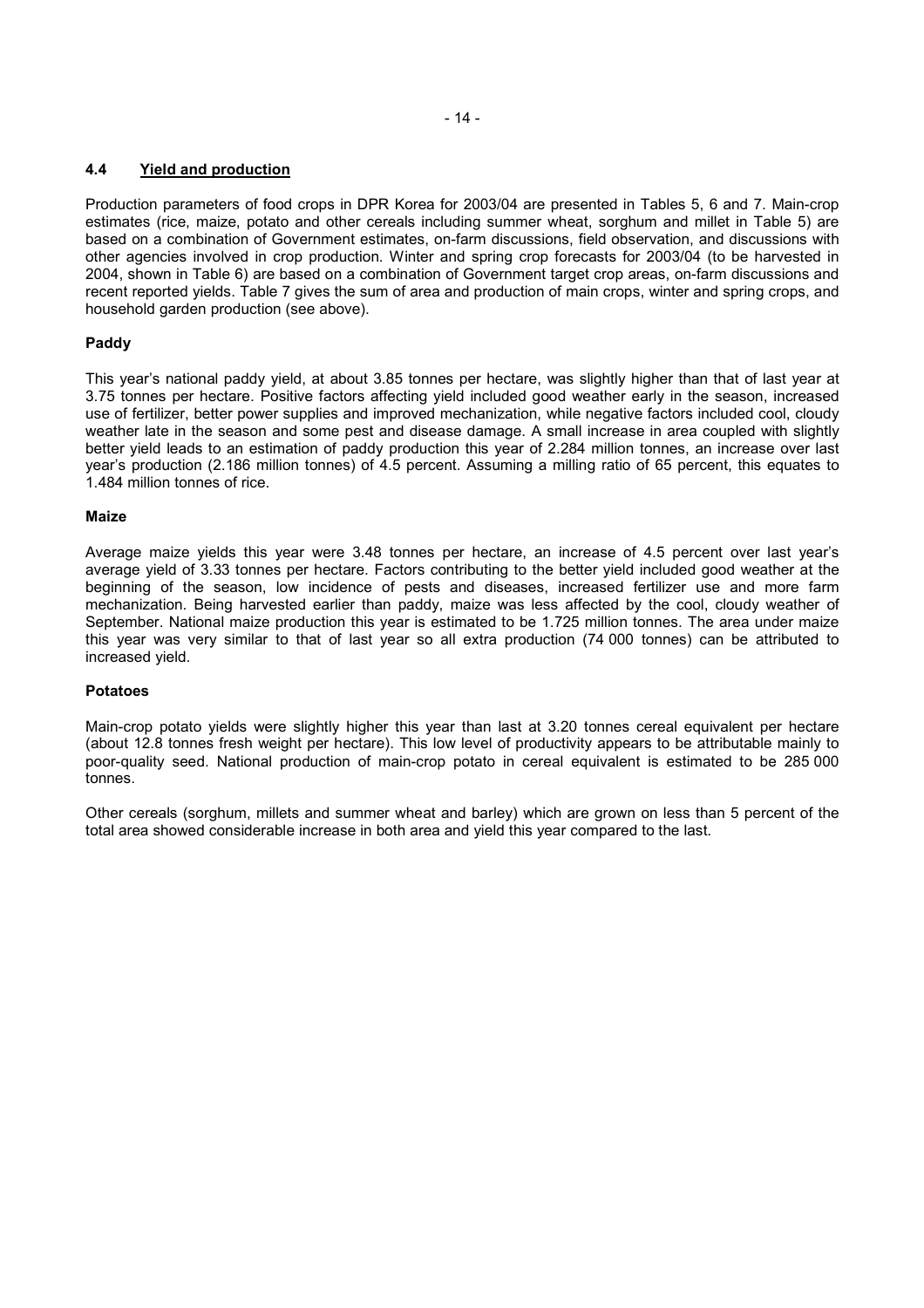|                 |      |         | .     |      |              |       |                |                     |       |      | Other main-season |       |       |       |
|-----------------|------|---------|-------|------|--------------|-------|----------------|---------------------|-------|------|-------------------|-------|-------|-------|
|                 |      | Rice 1/ |       |      | <b>Maize</b> |       |                | Main-crop potato 2/ |       |      | cereals           |       |       | Total |
| <b>Province</b> | Area | Yield   | Prod. | Area | Yield        | Prod. | Area           | Yield               | Prod. | Area | Yield             | Prod. | Area  | Prod. |
| Pyongyang City  | 27   | 2.5     | 67    | 14   | 3.6          | 50    |                | 2.8                 | 2     | 0.5  | 2.0               |       | 42    | 121   |
| South Pyongan   | 98   | 2.7     | 262   | 61   | 3.8          | 233   | $\overline{ }$ | 3.3                 | 22    | 3    | 1.6               | 5     | 169   | 522   |
| North Pyongan   | 103  | 2.6     | 268   | 87   | 3.8          | 331   | 11             | 3.0                 | 33    | 5    | 1.8               | 10    | 206   | 642   |
| Jagang          |      | 2.2     | 15    | 37   | 3.2          | 117   | $\overline{2}$ | 3.3                 | 5     | 5    | 1.9               | 10    | 50    | 148   |
| South Hwanghae  | 150  | 2.7     | 410   | 80   | 4.1          | 328   | 16             | 3.3                 | 52    |      | 2.7               | 11    | 250   | 801   |
| North Hwanghae  | 58   | 2.3     | 132   | 73   | 3.2          | 234   | 6              | 3.0                 | 18    | 3    | 2.8               | 9     | 140   | 393   |
| Kangwon         | 36   | 2.1     | 74    | 37   | 2.9          | 106   | 3              | 2.8                 | 8     | 2    | 1.2               | 3     | 78    | 191   |
| South Hamgyong  | 60   | 2.2     | 133   | 48   | 3.3          | 158   | 7              | 3.0                 | 22    | 9    | 2.3               | 21    | 124   | 334   |
| North Hamgyong  | 25   | 2.1     | 52    | 47   | 2.8          | 132   | 12             | 3.0                 | 36    | 4    | 2.2               | 8     | 88    | 227   |
| Ryanggang       | 2    | . 6     | 3     | 3    | 2.5          | 9     | 22             | 3.5                 | 79    | 22   | 2.3               | 50    | 50    | 140   |
| Kaesong         | 12   | 2.4     | 29    |      | 3.3          | 3     | 0.1            | 2.9                 | 0.3   | 0.2  | 1.3               | 0.3   | 13    | 32    |
| Nampo           | 16   | 2.5     | 38    |      | 3.4          | 24    | 3              | 3.2                 | 8     |      | 1.2               |       | 26    | 72    |
| Total           | 593  | 2.5     | 484   | 495  | 3.5          | 1725  | 89             | 3.2                 | 285   | 60   | 2.2               | 129   | 1 237 | 3623  |

**Table 5: DPR Korea - Main-season crop production, 2003 (Area in '000 ha, yields in t/ha and production in '000 tonnes)**

 $^{1/2}$  Milling rate 65 percent  $2/$  Potato production is given in terms of cereal-equivalent; 1 tonne potato = 0.25 tonne cereal.

\* Figures may not add-up exactly due to rounding.

|                 |      | <b>Winter wheat</b> |       |      | <b>Spring barley</b> |       |             |       | Spring potato 1/ |      | Total 2/ |
|-----------------|------|---------------------|-------|------|----------------------|-------|-------------|-------|------------------|------|----------|
| <b>Province</b> | Area | Yield               | Prod. | Area | Yield                | Prod. | <b>Area</b> | Yield | Prod.            | Area | Prod.    |
| Pyongyang City  | 3    | 2.5                 | 8     |      | 2.1                  |       |             | 2.7   |                  | 5    | 13       |
| South Pyongan   | 11   | 2.5                 | 28    | 6    | 2.1                  | 13    | 20          | 2.7   | 55               | 37   | 96       |
| North Pyongan   | 13   | 2.4                 | 32    | 10   | 2.1                  | 20    | 19          | 2.6   | 50               | 42   | 102      |
| Jagang          |      | 2.1                 |       |      | 1.7                  |       |             | 2.3   |                  |      |          |
| South Hwanghae  | 18   | 2.5                 | 46    | 9    | 2.1                  | 18    | 19          | 2.8   | 53               | 46   | 116      |
| North Hwanghae  | 9    | 2.2                 | 19    | 4    | 1.9                  |       | 11          | 2.4   | 26               | 24   | 53       |
| Kangwon         |      | 2.1                 | 9     |      | 1.8                  |       |             | 2.3   | 15               | 12   | 26       |
| South Hamgyong  | 5    | 2.0                 | 10    | 2    | 1.7                  |       | 15          | 2.4   | 35               | 22   | 48       |
| North Hamgyong  | 0.5  | 2.0                 |       | 0.2  | 1.7                  | 0.4   | 4           | 2.2   | 8                |      |          |
| Ryanggang       |      |                     |       |      |                      |       |             |       |                  |      |          |
| Kaesong         |      | 2.2                 |       | 0.3  | 1.9                  |       |             | 2.3   | っ                | ົ    |          |
| Nampo           |      | 2.2                 | 6     |      | 1.9                  |       |             | 2.3   | 3                | 5    | 10       |
| Total           | 69   | $2.4^{\circ}$       | 161   | 34   | 2.0                  | 70    | 98          | 2.6   | 251              | 221  | 532      |

| Table 6: DPR Korea - Forecast of winter and spring double-crop production, 2003/04 $^{11}$ (Area in '000 ha, yield in t/ha, and production in 000 t) |  |  |
|------------------------------------------------------------------------------------------------------------------------------------------------------|--|--|
|                                                                                                                                                      |  |  |

 $\frac{1}{2}$  Potato production is given in terms of cereal-equivalent; 1 tonne potato = 0.25 tonne cereal.<br>  $\frac{2}{1}$  Household garden production of 50,000 t of cereal and cereal-equivalent from 20 000 ha is included in this seed requirement.

\* Figures may not add-up exactly due to rounding.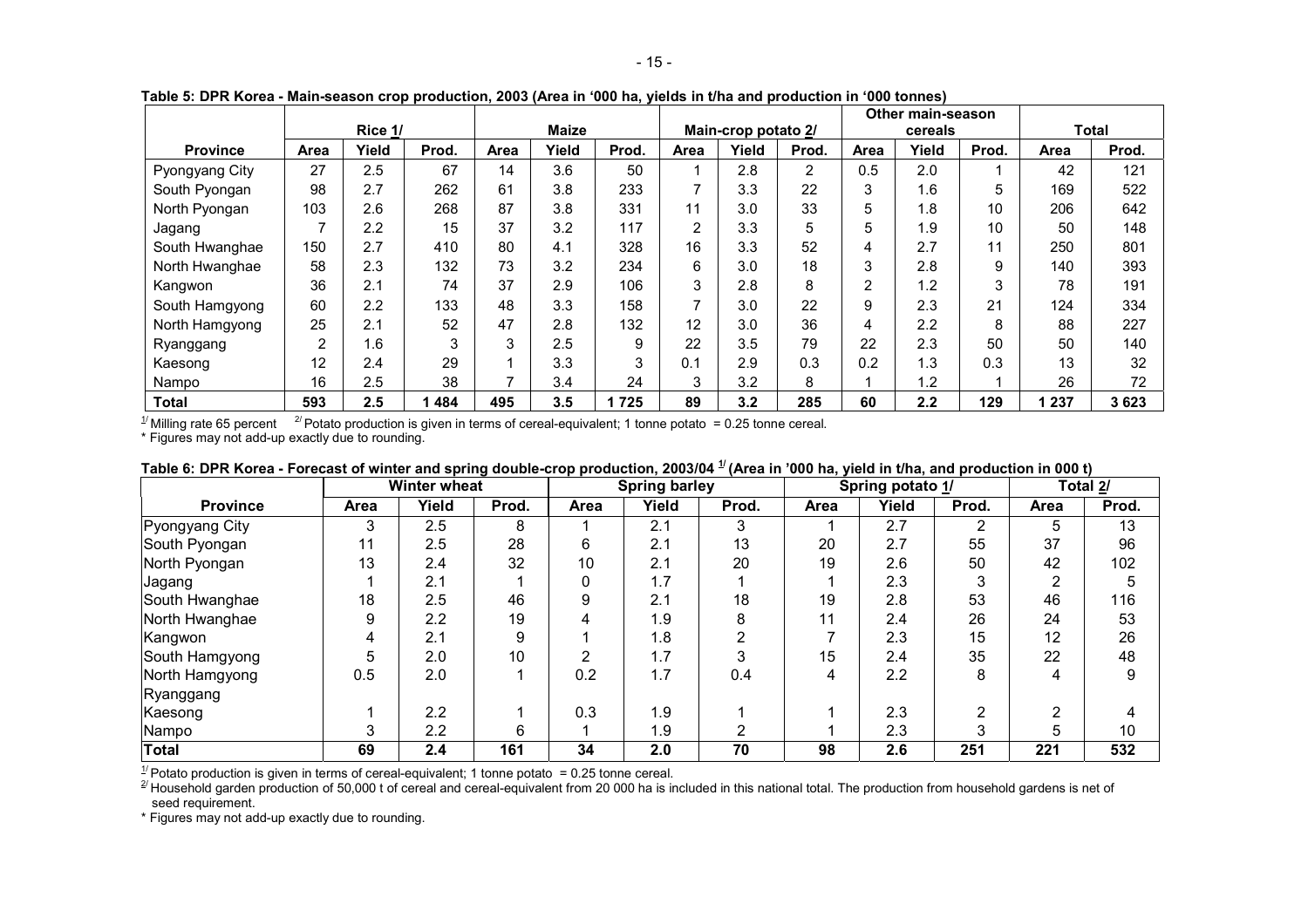|                   | Total         |                              |  |  |  |  |  |  |
|-------------------|---------------|------------------------------|--|--|--|--|--|--|
| <b>Province</b>   | Area (000 ha) | <b>Production</b><br>(000 t) |  |  |  |  |  |  |
| Pyongyang City    | 47            | 134                          |  |  |  |  |  |  |
| South Pyongan     | 207           | 618                          |  |  |  |  |  |  |
| North Pyongan     | 248           | 743                          |  |  |  |  |  |  |
| Jagang            | 52            | 152                          |  |  |  |  |  |  |
| South Hwanghae    | 296           | 918                          |  |  |  |  |  |  |
| North Hwanghae    | 164           | 446                          |  |  |  |  |  |  |
| Kangwon           | 90            | 217                          |  |  |  |  |  |  |
| South Hamgyong    | 146           | 382                          |  |  |  |  |  |  |
| North Hamgyong    | 92            | 236                          |  |  |  |  |  |  |
| Ryanggang         | 50            | 140                          |  |  |  |  |  |  |
| Kaesong           | 15            | 36                           |  |  |  |  |  |  |
| Nampo             | 31            | 82                           |  |  |  |  |  |  |
| Household gardens | 20            | 50                           |  |  |  |  |  |  |
| Total             | 1459          | 4 156                        |  |  |  |  |  |  |

# **Table 7: DPR Korea - Total food crop production forecast for 2003/04, including household garden production. (Area in '000 ha; production in '000 t.)**

**\*** Figures may not add-up exactly due to rounding.

Table 8 gives the area, yield and production of cereals and potato in cereal equivalent for the marketing year 2003/04 (Nov.-Oct.) and comparison with the previous year. Production of winter/spring crops to be harvested in 2004 is forecast as explained above.

| Table 8: DPR Korea - Area, Yield and Production, 2003/04 as compared to 2002/03 (area in '000 |
|-----------------------------------------------------------------------------------------------|
| hectares, yield in tonnes/hectares and production in '000 tonnes)                             |

| Crop                    | 2003/04 |       |       |          | 2002/03 |         | % Change in 2003/04<br>over 2002/03 |        |        |
|-------------------------|---------|-------|-------|----------|---------|---------|-------------------------------------|--------|--------|
|                         | Area    | Yield | Prod. | Area     | Yield   | Prod.   | Area                                | Yield  | Prod.  |
| Main Season Crops:      |         |       |       |          |         |         |                                     |        |        |
| Rice1/                  | 593     | 2.50  | 1484  | 583      | 2.44    | 1421    | 1.8                                 | 2.6    | 4.5    |
| Maize                   | 495     | 3.48  | 1725  | 496      | 3.33    | 1651    | $-0.3$                              | 4.8    | 4.5    |
| Other cereals 2/        | 60      | 2.15  | 129   | 54       | 1.76    | 95      | 11                                  | 23     | 36     |
| Potatoes 3/             | 89      | 3.20  | 285   | 89       | 3.20    | 285     | 0.1                                 | 0.3    | 0.3    |
| <b>Total</b>            | 1 2 3 7 | 2.93  | 3623  | 222<br>1 | 2.82    | 3 4 5 1 | 1.2                                 | 3.7    | 5.0    |
| Winter/Spring Crops: 4/ |         |       |       |          |         |         |                                     |        |        |
| Wheat                   | 69      | 2.35  | 161   | 58       | 2.49    | 145     | 18.1                                | $-5.6$ | 11.5   |
| <b>Barley</b>           | 34      | 2.03  | 70    | 34       | 2.09    | 71      | 1.4                                 | $-2.7$ | $-1.3$ |
| Potatoes3/              | 98      | 2.56  | 251   | 99       | 2.55    | 253     | $-0.8$                              | 0.3    | $-0.5$ |
| Household gardens 5/    | 20      | 2.50  | 50    | 20       | 2.50    | 50      | 0                                   | 0      | 0      |
| <b>Total</b>            | 221     | 2.41  | 532   | 211      | 2.45    | 518     | 4.8                                 | $-1.9$ | 2.8    |
| Total cropped area and  |         |       |       |          |         |         |                                     |        |        |
| production              | 1459    | 2.85  | 4 156 | 1433     | 2.77    | 3969    | 1.8                                 | 2.9    | 4.7    |

1/ Converted from paddy with a milling rate of 65 percent.

 $\overline{2}$ / Includes sorghum, millets and summer wheat and barley.

3/ Potato cereal equivalent of 25 percent.

 $\frac{4}{1}$  Based on forecast for 2003/04 and revised estimates 2002/03 double cropping season.

 $\overline{5}$ / Includes production of potatoes and green maize (cereal equivalent). The production is net of seed requirement.

\* Figures may not add-up exactly due to rounding.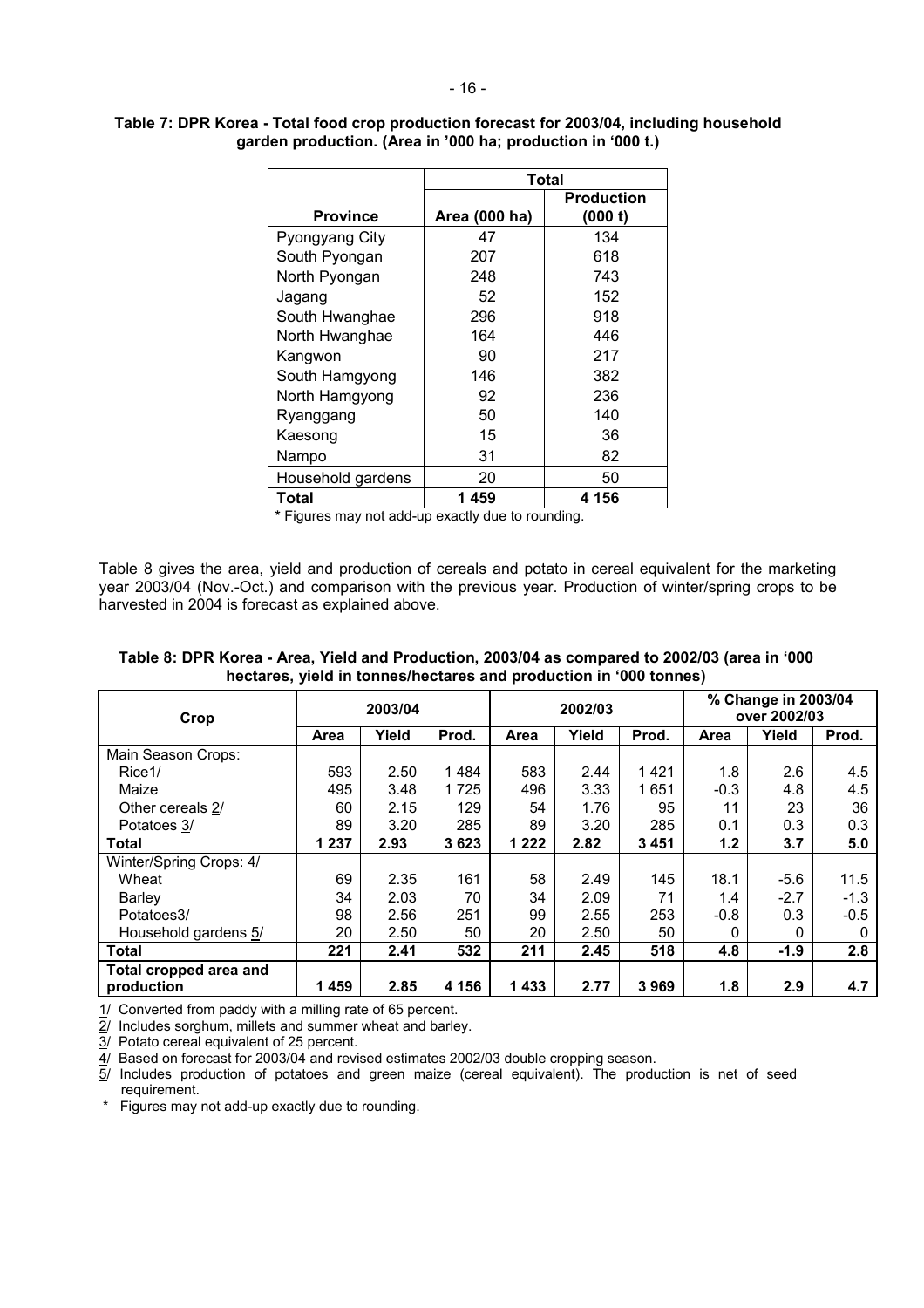Figure 4 shows total cereal production (including rice in milled form and potato in cereal equivalent) from 1995/96 to 2003/04. Potato production has gained prominence in recent years in DPRK and it has been added to the total from 1998/99 onwards. Long term production levels show a negative trend between 1995/96 and 2000/01 with a steady recovery since then.



# **5. FOOD SUPPLY/DEMAND OUTLOOK, 2003/04 (NOVEMBER - OCTOBER)**

# **5.1 Cereal supply/demand balance, 2003/04**

A cereal supply/demand balance sheet for the country from November 2003 to October 2004 is presented in Table 9. In preparing the balance sheet, the following assumptions were made:

- A population of 23.62 million by April 2004, the middle of the 2003/04 marketing year, obtained by applying an annual growth rate of 1 percent per annum to the estimate of 23.08 million at the end of 2001.
- A consumption requirement of 167 kg/caput of cereals (including potato in cereal equivalent), which represents about 1 600 Kcal, or 75 percent of the average person's daily energy requirement of 2 130 Kcal.
- A seed requirement based on the seed rates used in DPR Korea and the intended area to be sown in 2003/04, *viz.*
	- $\circ$  Paddy: 150 kg/ha (97.5 kg or rice) on 593 000 ha
	- o Maize: 45 kg/ha on 495 000 ha
	- o Wheat and barley: 200 kg/ha on 163 000 ha
	- $\circ$  Potato: 625 kg cereal equivalent/ha (= 2.5 t/ha) on 187 000 ha

(The area under household gardens has not been included in the seed-requirement calculation.)

• Post-harvest losses of 15 percent. The level of post-harvest crop loss in DPR Korea has been a contentious issue in recent years, with estimates ranging from 2 percent to as high as 30 percent.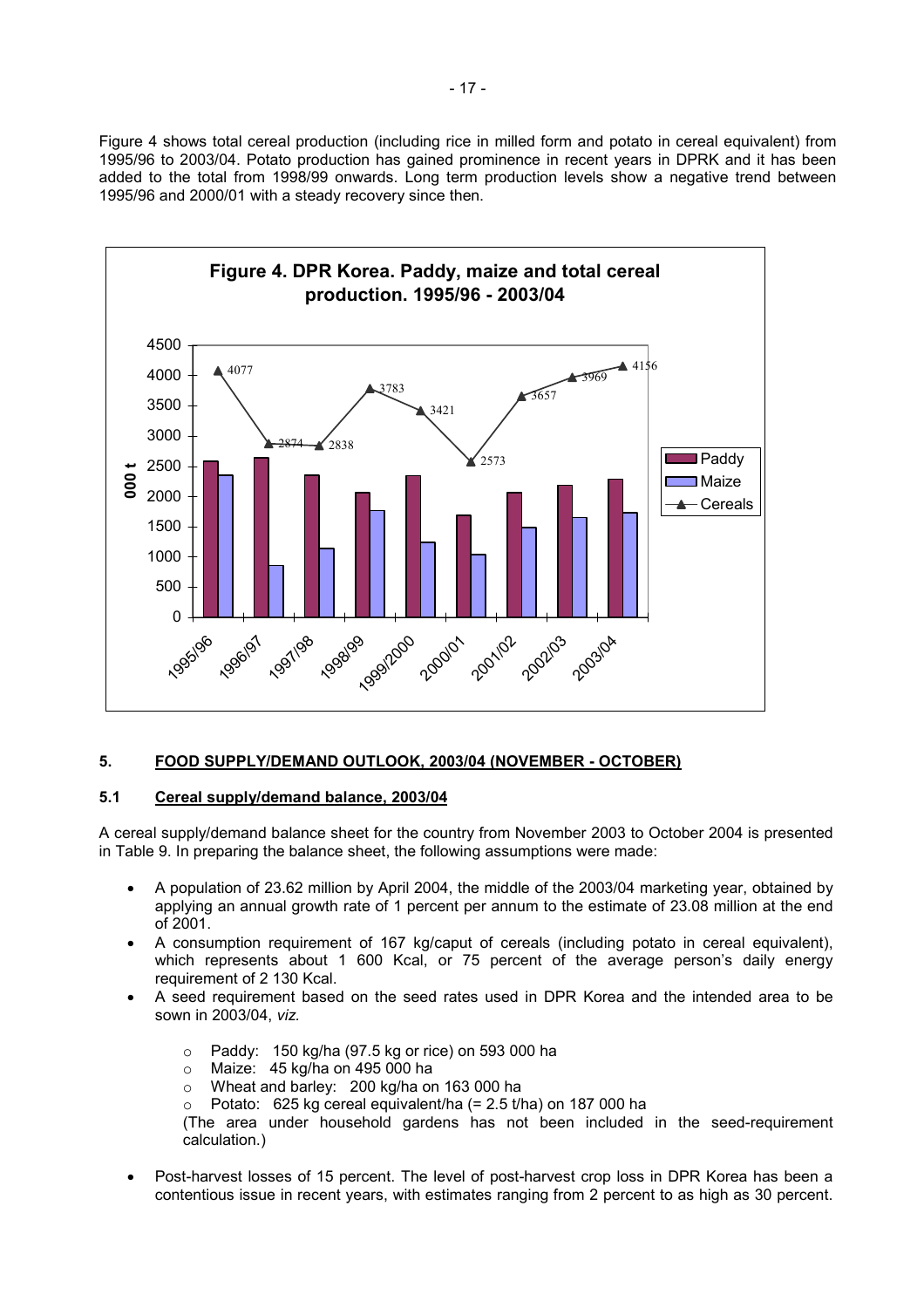Unfortunately, none is based on quantified investigation. There are many stages at which significant loss can occur. In the case of paddy, if the harvest is delayed there may be some shattering in the field. Immediately after harvest, crops are left to dry in the field; if the paddy field has not been sufficiently drained or if there is substantial rainfall following the harvest, the crop may be left lying in damp conditions which are conducive to rotting. Delayed collection of the crop from the field leaves it susceptible to rodent and insect damage. Losses may occur while the crop is being transported from the field to the thresher. Old or inefficiently set threshers may cause loss. Delays in threshing (which are very common as a result of power shortages) can cause losses in the paddy stored on the stalk. Finally, after threshing and bagging, losses may occur in storage. It appears that a great deal of care is taken of the crop at all stages and that losses are minimised insofar as circumstances allow. However, there are several uncontrollable variables such as rainfall and power supply which can thwart farmers' best efforts. The Mission recommends that a study be undertaken to quantify losses at each vulnerable stage. In the meantime, and in the absence of any better estimate, the Mission continues to use the figure of 15 percent as in previous years.

- Other uses at 3 percent of the total availability.
- A feed-grain requirement of 178 000 tonnes, as provided by the Ministry of Agriculture.
- A paddy-to-rice milling ratio of 65 percent.
- A commercial import capacity of 100 000 tonnes.

# **Table 9: DPR Korea - Cereal (and cereal-equivalent) <sup>1</sup> / balance sheet for 2003/04 (Nov/Oct) in '000 t**

| <b>DOMESTIC AVAILABILITY</b>              | 4 156   |  |  |  |  |
|-------------------------------------------|---------|--|--|--|--|
| Stock drawdown                            | 0       |  |  |  |  |
| Domestic production                       | 4 1 5 6 |  |  |  |  |
| - Main-season production                  | 3623    |  |  |  |  |
| - Winter/spring production                | 532     |  |  |  |  |
| <b>TOTAL UTILIZATION</b>                  | 5 100   |  |  |  |  |
| Food use                                  | 3 9 4 4 |  |  |  |  |
| Feed use                                  | 178     |  |  |  |  |
| Seed requirement                          | 230     |  |  |  |  |
| Other uses and post harvest losses        | 748     |  |  |  |  |
| <b>IMPORT REQUIREMENT</b>                 | 944     |  |  |  |  |
| Commercial import capacity                | 100     |  |  |  |  |
| Concessional imports 2/                   | 300     |  |  |  |  |
| Emergency food aid received or pledged 3/ | 140     |  |  |  |  |
| <b>Uncovered Deficit</b>                  | 404     |  |  |  |  |

1/ Including potatoes in cereal equivalent.

2/ Rice imports on loan from the Republic of Korea.

 $\frac{3}{3}$  Includes an estimate of 100 000 tonnes from China.

Figures may not add-up exactly due to rounding.

The total cereal import requirement in 2003/04 is estimated at 944 000 tonnes, slightly lower than last year (972 000 tonnes). During the past seven years (1995/96 to 2001/02) the cereal import requirement (or national food deficit), has been in excess of 1 million tonnes, reaching over 2 million tonnes during 2000/01, the year of the worst harvest. Over the last three years the gap is narrowing, but it is still close to a million tonne mark. In anticipation of another offer of rice on loan by the Republic of Korea as in previous years, the table lists 300 000 tonnes as concessional imports for the coming marketing years. Food aid expected to be in stock or to arrive after 1 November 2003, is estimated at 140 000 tonnes of cereals. Thus, the uncovered deficit is 404 000 tonnes of cereals which needs to be met through additional external assistance.

# **5.2 Food aid needs and role of food assistance**

#### **Household food security**

In October 2002, the Government of the DPRK, in cooperation with UNICEF and WFP, carried out a nutrition survey in seven provinces and three cities which covered children under 7 and their mothers. The survey indicates a considerable improvement in the general nutritional status of children since the last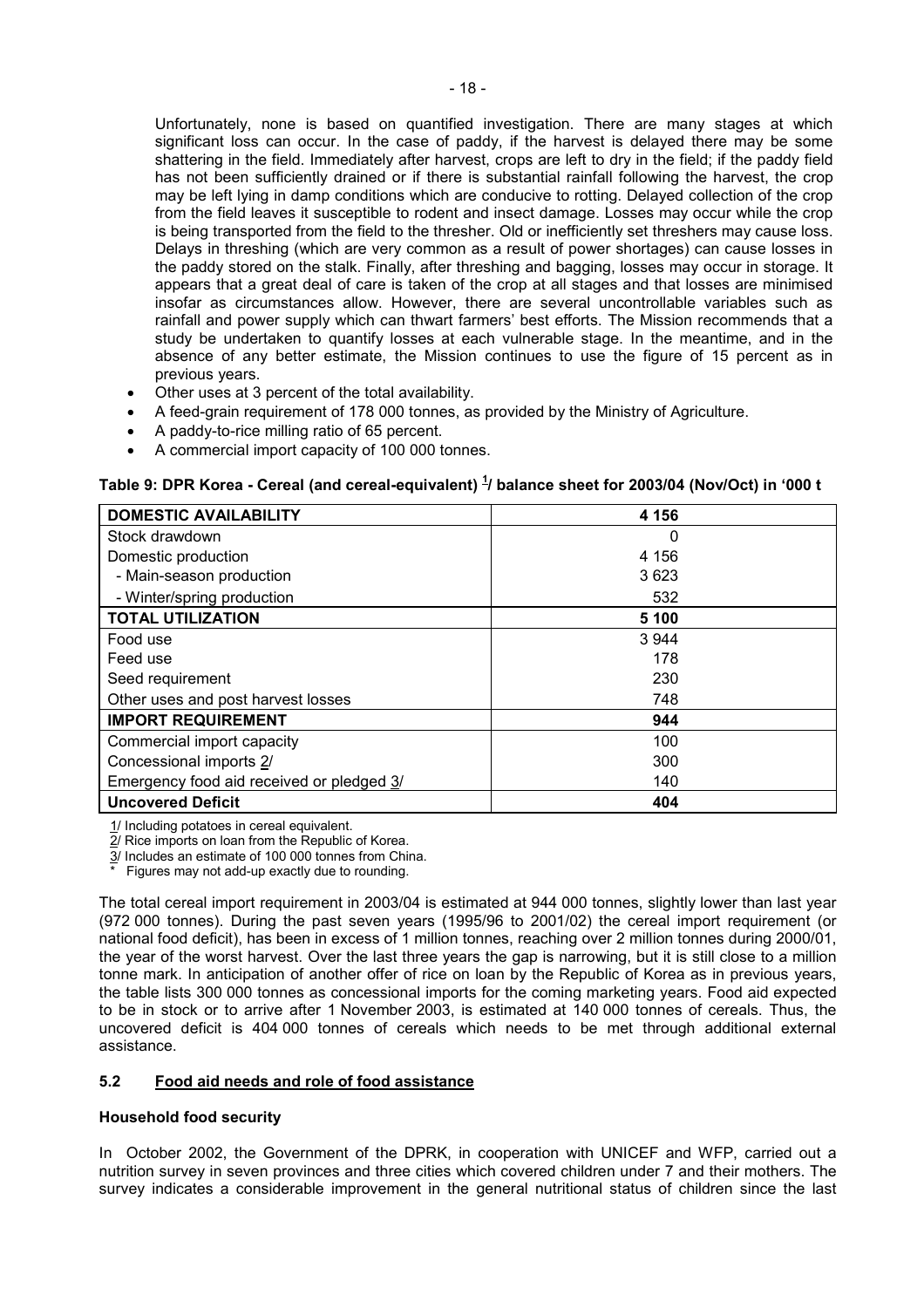survey was carried out in 1998. Among the surveyed children the prevalence for wasting (weight/height) fell from 15.6 percent to 8.1 percent. Child underweight (low weight-for-age) fell from 60.6 percent to 20.1 percent and stunting (height-for-age) fell from 62.3 percent to 39.2 percent. Although this reflects a major improvement, the individual values are still alarmingly high. For instance, the prevalence of stunting higher than 30 percent is considered by WHO to be a severe public health problem<sup>3</sup>.

The availability of basic food and food items that allow for a more balanced diet remains inadequate, even with the expected improvement in cereal production figures. More important, however, is the fact that the purchasing power of many households, already inadequate to buy the food they need in terms of quantity and nutritional diversity, has further deteriorated. Continued targeted food aid interventions are therefore called for to prevent a slippage towards the previous malnutrition levels. Lack of access to micronutrient rich food is a major concern, and the possibility of providing more fortified food to children under WFP's Local Food Production (LFP) programme should be explored.

# General trends

The Mission confirms that urban populations remain the most vulnerable. Recent food economy analyses undertaken by WFP found that half of the interviewed PDS-dependant households were not able to cover their daily calorie requirements, and the large majority of them had a very low protein intake. There are signs that, in particular, industrial workers' households have become more vulnerable over the past 12 months, and may continue to worsen in the short to medium term. This development, also predicted by the 2002 CFSAM, appears to be an initial effect of the economic policy adjustment process implemented in July 2002<sup>4</sup>, combined with a critical lack of energy and raw materials.

The introduction of the economic policy adjustment should, in principle, be a positive first step to improve the overall efficiency of the economy. However, it would be unrealistic to expect that all would benefit equally from it in the early phases, and more likely that some population groups might actually see an immediate worsening of their situation. Although the incidence of this phenomenon could not be broadly quantified, the Mission's impression from general discussions with officials and from family visits is that a sizable number of these households are more or less adversely affected<sup>5</sup>. Due to the inability of many factories to pay the full wages as a result of their low output or sales, and the proportionally steep increase in PDS and market prices compared with the increase in wages, it is especially the workers' households with one income earner and with many dependents that find it difficult to cope. The situation is worse for households whose members are not receiving supplementary assistance from WFP under the current emergency operation<sup>6</sup>.

The deteriorating situation in the food security of PDS-dependant households is believed to be more serious in the northern and north-eastern provinces. Due to the predominantly industrial and/or mining base of their economies, there are likely to be considerably larger numbers of workers in inefficient factories who cannot easily be absorbed by the more efficient ones, and whose incomes, and thus their food-purchasing power, will be at a lower level for a longer period than in other regions.

# Access to basic food: Public Distribution System (PDS)

The PDS is the system through which the Government channels basic food rations at a fixed price to each member of non-farming households. The Government purchases the food from cooperative farms, and through the transfer of food from surplus producing counties to deficit counties, it aims to ensure that individual rations are the same throughout the country. The Government's long-term target for an individual ration through the PDS remains at 575 grams per person per day but, as in previous years, the estimated rations and actual achievements are much lower. The Government's plan for the 2002/2003 marketing year was 270 grams. The actual average through September 2003 was 319 grams (18 percent more than the planned figure), reportedly because of the concessional loan of 400 000 tonnes of rice that the country has received from the Republic of Korea  $(ROK)^7$ .

 3 WHO/SEARO Appendix 2. Nutrition in South-East Asia. World Health Organization SEARO 2000.

<sup>&</sup>lt;sup>4</sup> These effects should be eliminated once the more efficient industries are able to absorb the workforce from under-productive ones.<br><sup>5</sup> Percentages rapping between 20 percent, and 50 percent, of PDS dependent beyoghelds Percentages ranging between 30 percent and 50 percent of PDS-dependant households were mentioned.

 $6$  Kitchen gardens and help from relatives give some relief, but production from kitchen gardens is marginal in terms of daily needs and, while help from farmer relatives is regular, it is estimated to provide less than 5 percent of households' energy requirements. 7 Most counties reported that the PDS ration is the same for each individual household member, but some said that they were

averages, and that different rations are given to recipients according to their age and the hardship of their job.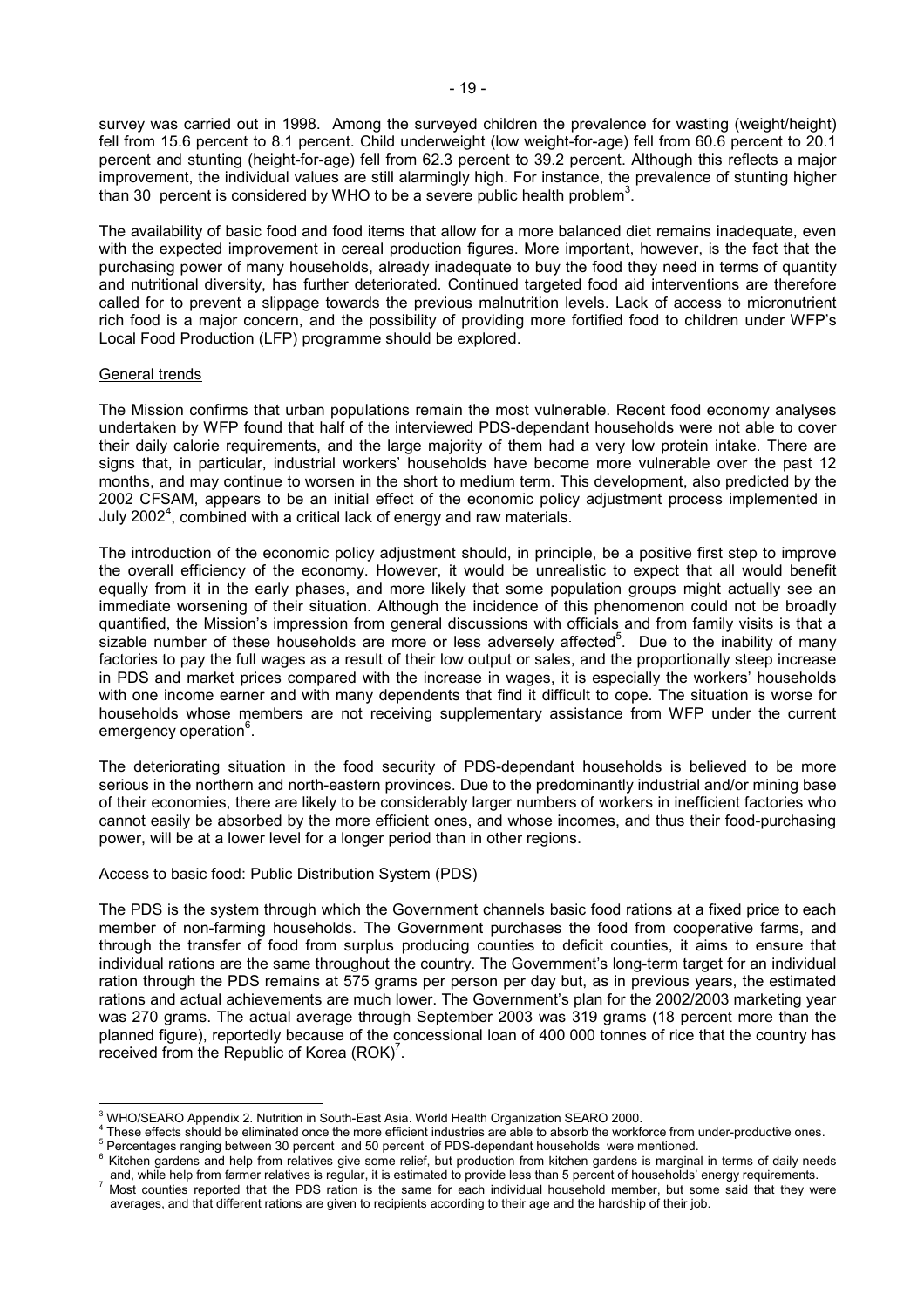However, this ration only provides around half of the kcal requirements of a workers' household. For 2003/2004 the Government estimates that a daily ration of 300 grams can be provided, except for part (June-July) of the lean season (April – August/September), when it will most likely be 250 grams unless there is another sizable loan or a significant increase in commercial purchases.

The analysis of WFP's interviews with farmers', workers' and pensioners' households, as well as with groups of representatives of such households in Focus Group Discussions (FGD), indicates that apart from wages and pensions, there are very few other sources of income available to urban households (see chart below).



The analysis also shows that on average those workers and elderly spend 70 percent to 80 percent of their total (full) income on food, of which 50 to 60 percent on food from the PDS alone. The expenditures on PDS food as percentage of overall food expenditures represent a steep increase compared to the situation before the economic policy adjustment, when the prices of PDS food were increased disproportionally compared with wages $^{8}$ ). This means that these workers have now less income available to supplement their basic food supplies.



The problem that many urban poor face is that the cash income that is left after paying for the basic PDS ration and daily non-food necessities is insufficient to buy enough food due to the high prices on the consumer markets. Nevertheless, a family of four (husband, wife, baby and a mother-in-law) with a combined income of 5000 Won/month, and with supplementary assistance from WFP for the nursing mother, is able to purchase on the consumer market the additional quantity of rice it needs each month to complement their energy needs (as well as some other food items), even though the prices are three times as high as those at the PDS. Without the supplementary WFP assistance, however, this family would not be able to purchase the required additional full amount of rice, let alone the more nutritious food items. The situation is bleaker for a one-income earner household with two children, that spends 65 percent of its 2000 Won/month income to buy the PDS cereals ration and that does not have enough cash to buy supplementary cereals, let alone nutritious food items, on the consumer markets. The same applies to an elderly person who lives alone and has no or little help from relatives.

 8 With the introduction in July 2002 of the economic policy adjustment PDS prices increased 35 to 50 times, but wages only around 20 times (ref. paragraph 2.3). Industrial workers' salaries vary from 1 500 to 3 000 Won per month. The average is around 2 100 W/month for a full, regular salary. Doctors, miners, engineers, and workers in the more efficient heavy industries earn more (their salaries range from 3 000 to 8 500 W/month, and are likely less affected by the economic adjustment (workers in the more efficient industries stand to actually benefit from it). The average pension is 700 – 1 000 W/month.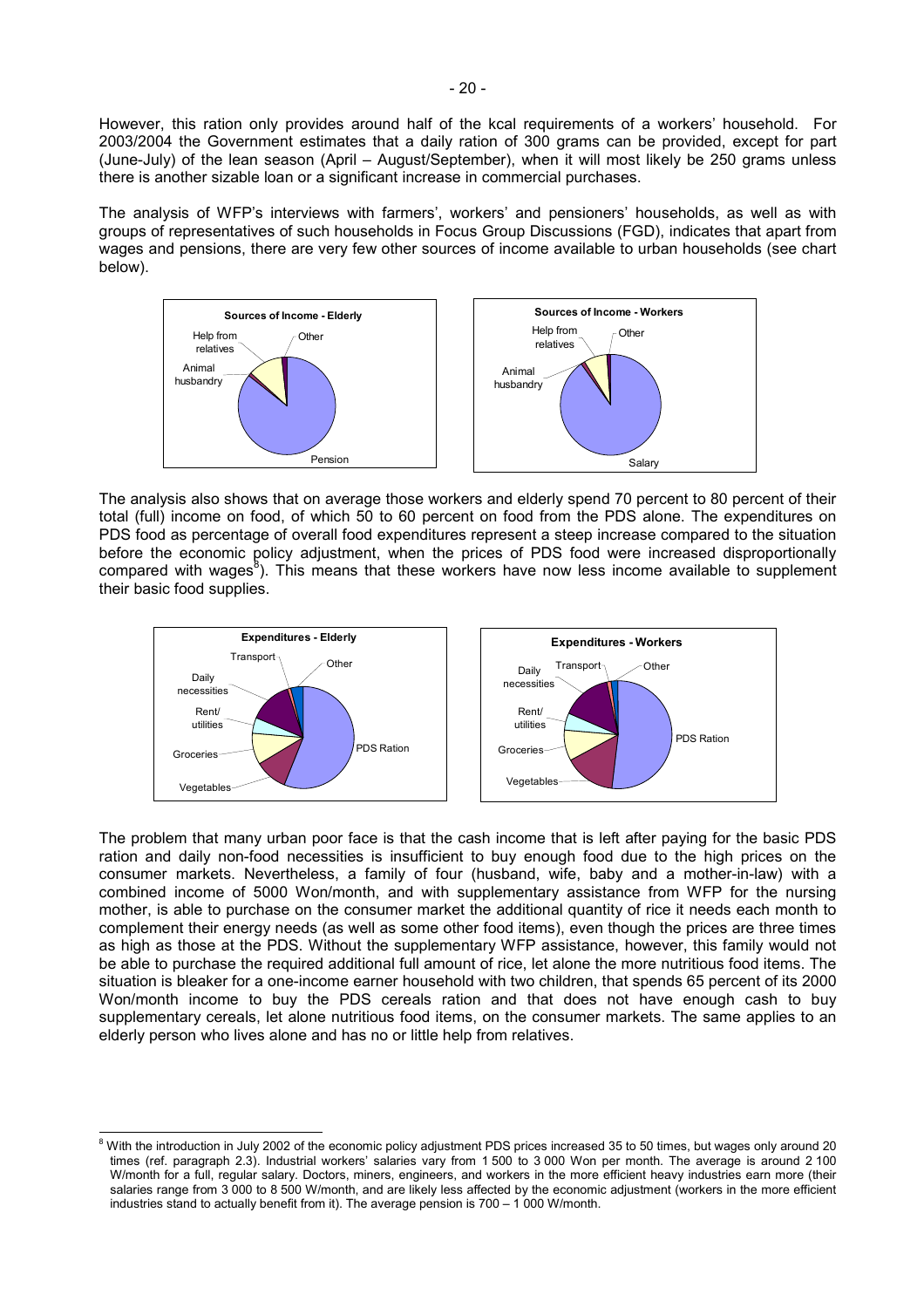The problem is compounded by the reported problems that factories currently face in paying full wages. Government officials and beneficiary families interviewed indicated that many factories and counties are currently able to pay only 50 percent to 80 percent of the regular salaries. This may be a transitory effect of the economic reforms. Under these circumstances, more PDS-dependant people have become vulnerable.

The situation is especially precarious for pregnant and nursing women, as well as young children, as households will have less cash available to purchase foods for their special dietary needs. Also many elderly without supplementary assistance from relatives continue to be vulnerable in view of their insufficient pensions. Continued assistance to these WFP core groups is therefore essential to avoid a reversal of the positive trends in nutrition levels recently observed.

# Supplementary sources of food

• State shops and consumer markets

State shops sell items such as sugar, oil, salt and bean paste. In early 2003 the Government allowed free trade of consumer goods in farmers markets (now called consumer markets). The Mission was not able to visit state shops and consumer markets, but the impression is that state shops' stocks are not sufficient to meet the demand. An indicator for this is that Government gives purchase priority to the most vulnerable groups when supplies are too low; and that there is a limit to each person's purchase allowance.

Collected information indicates that prices in markets are too high to enable families to adequately supplement their diets. Prices for rice and maize are reportedly 3 and 3.5 times as high as the PDS prices, and about double the 2002 market levels, indicating a steep erosion of the already low purchasing power. From interviews conducted by WFP with the households mentioned above, it was learned that the more vulnerable categories (workers and elderly) can only afford to buy condiments and some vegetables, whereas farmers mostly buy fish and condiments, i.e. they can afford to buy more nutritious food than PDSdependant workers and pensioners. More information on market supply and prices is needed for a better understanding of the food security situation of various household categories, but the above is indicative for the status of PDS-dependant urban households.

# • Kitchen gardens

Information collected by WFP/DPRK during 2002 and 2003, and information provided to the Mission by officials and families interviewed, indicate that around half of PDS-dependant households have a kitchen garden; households in the central areas of the larger cities do not have access to kitchen gardens. Kitchen gardens have an average size of 10 to 11 pyong (= 33 to 36 sq meters), and are mostly used to grow potatoes, maize, vegetables, pumpkins, and some soybeans. PDS-dependant households consume their entire produce themselves. A 10 pyong garden provides about 8,000 kcal per month to the household. At an average household size of four, this represents only about 3 percent of the total daily energy needs of the household members. The produce also increases the access to nutrients, although marginally. A quarter of the interviewed households also had a few chickens or a pig.

# • Additional food sources

People gather mountain food or edible grasses during part (April – June) of the lean season; from September they supplement their diets by gathering nuts, mainly acorns and pine nuts. However, the additional food availability for a household is marginal; it only provides an average of 5 percent of individual requirements.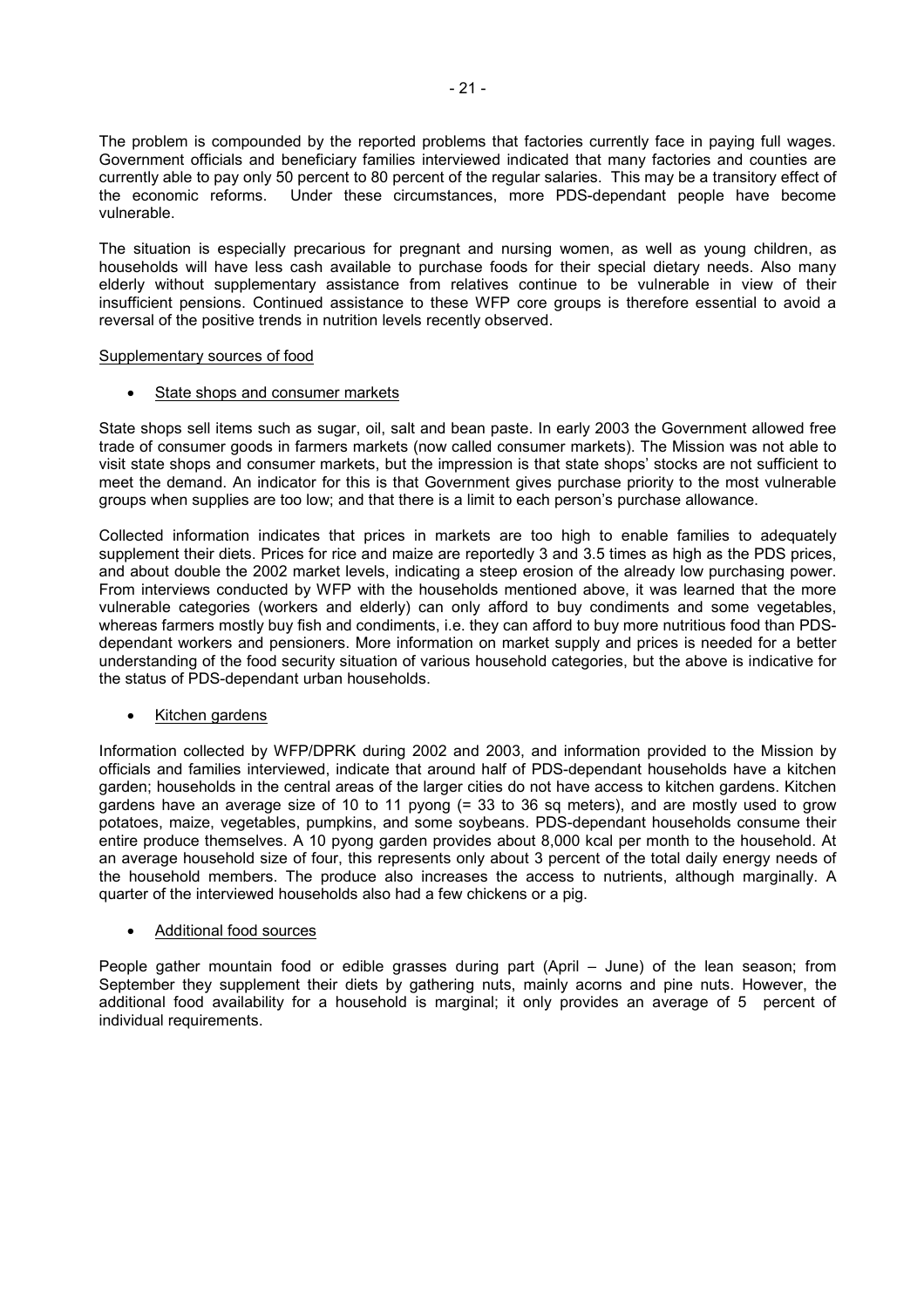# **Farmers**

l

As in previous years, the Government allocated an annual quantity of 219 kg of milled cereals per member of cooperative farm households during 2002/03. This will be maintained for 2003/04. This represents a daily ration of 600 grams per person. In addition, farmer households receive a share of the sale proceeds of the cooperative farm, proportionate to each working household member's working days during the year. These amounts vary across the country as not all farms are able to produce equal quantities in excess of their members' allocations, and the amount can be substantially lower than worker's salaries. Nonetheless, farm households are still better off than households of PDS-dependant workers and officials' in terms of access to food, as their cereal rations are substantially higher. In addition, virtually all cooperative farm households have kitchen gardens of about 30 pyong (100  $\text{m}^2$ ), three times the size of the kitchen gardens of PDS-dependant households. This enables them to produce food for their own consumption as well as for sale in the consumer markets and to support relatives in urban areas. They also have more livestock and small animals than urban populations.

Overall, farmer families have better access to food. Whereas it is likely that some individuals are less well off than others (for instance those who were unable to work a sufficient number of days to earn a reasonable cash income), they do get their full food allocation, have a larger kitchen garden, more livestock and small animals; and their social environment will be better able to help if there is a need. However, according to the 2002 nutrition survey, pregnant and nursing women in farm families are equally vulnerable to malnutrition as urban women and thus should receive supplementary food assistance to ensure their dietary needs.

# **Food aid needs and the targeting of food assistance**

There is a continued need for food assistance to the beneficiary categories currently assisted by WFP to prevent a deterioration in nutrition levels. In view of their special nutritional needs<sup>9</sup>, children in orphanages, kindergartens and nurseries, primary school children, and pregnant and nursing women should continue to form the core of WFP's beneficiaries. Another category of beneficiaries, the elderly with little or no support from relatives, should also remain a core category.

Special attention should also be given to the low income PDS-dependants in highly urban areas who may have been recently displaced or under-employed due to the effects of the economic reforms. One mechanism would be to directly target these people and to provide them with WFP food through the PDS. Selection could be made on the basis of household data related to their wages and household size that are available at county level. An alternative mechanism would be an expansion of the current FFW programme, under which participants are selected from among workers in under productive factories. Officials met during the mission confirmed that many more workers could be mobilized. However, the difficulty of identifying adequate schemes may be a constraint (especially in urban areas); and there would be a risk that people who are not physically able for such work would be left out. The Mission recommends an initial, relatively modest, programme using a combination of free distribution through the PDS and an expansion of FFW activities in urban areas. Criteria need to be developed to select the beneficiaries under each of these, and to that end WFP needs verifiable data on incomes, prices, family size and other information to complete its Household Food Economy Analysis. The Mission noted and greatly appreciated the improved openness of the Government to discuss and provide such information. The Mission hopes that this will further improve WFP's knowledge of the urban poor, which would be the basis for a possible expansion of this new component of the emergency operation.

Although difficult to quantify, the potential effect of a drastic reduction in food assistance to the current beneficiary groups was indicated by events at the end of 2002 and early 2003; and again in mid 2003. From the last months of 2002 through March 2003 cereal distributions to about 3 million core beneficiaries had to be suspended due to the lack of WFP cereals. The Government partly compensated for this shortfall by transferring part of the PDS rations to nurseries and kindergartens, and by increasing the rations for pregnant and lactating women from its own resources. Also cooperative farm families transferred part of their food to these institutions.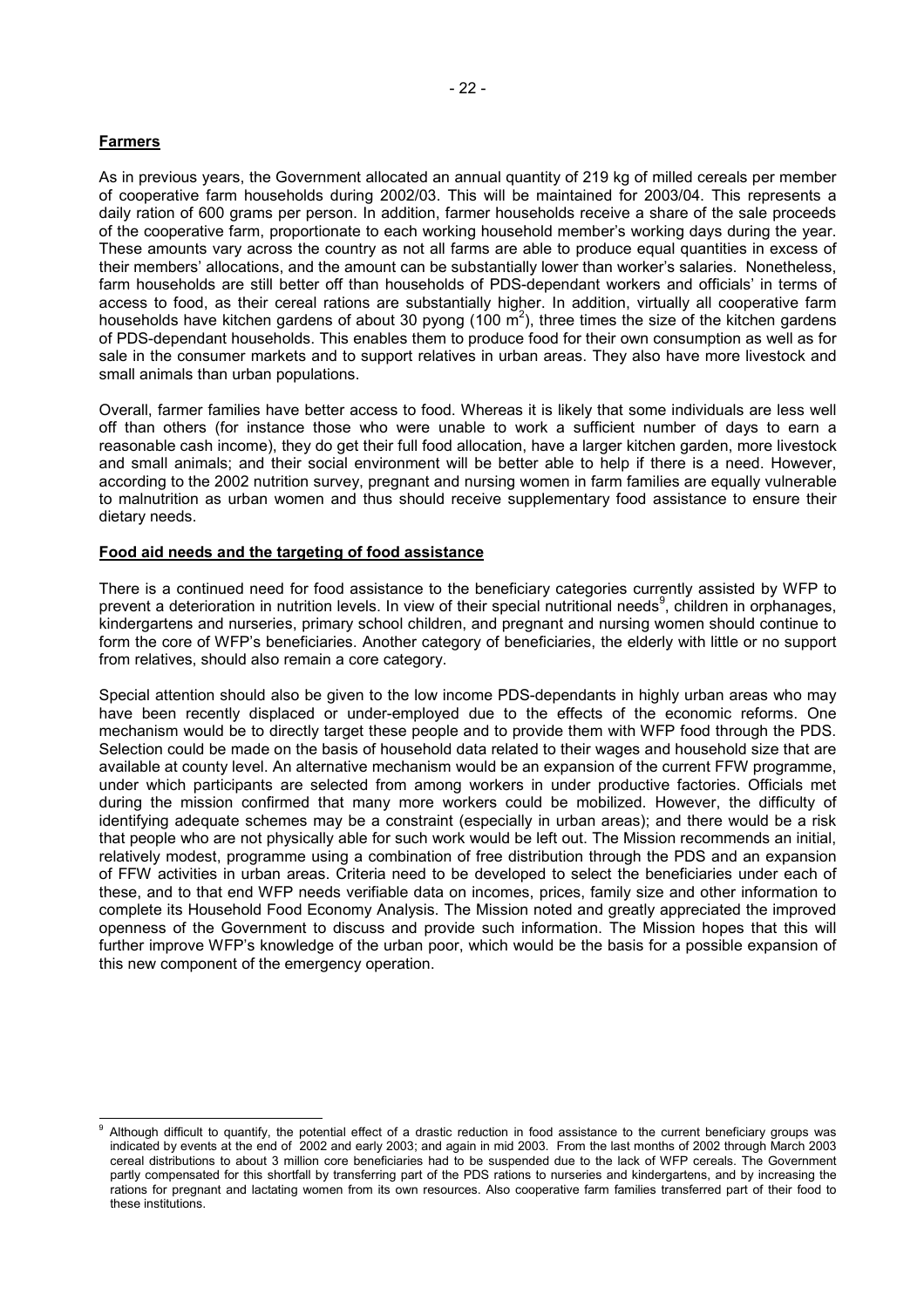The recommended number of food aid beneficiaries is as follows

| Orphanages                                                                    |           |
|-------------------------------------------------------------------------------|-----------|
| - Children                                                                    | 7 5 8 7   |
| - Caregivers                                                                  | 1855      |
| Pregnant/Nursing Women                                                        | 297 955   |
| <b>Nurseries</b>                                                              |           |
| - Children (6 months-4 years)                                                 | 983 734   |
| - Caregivers                                                                  | 89 431    |
| Kindergartens                                                                 |           |
| - Children (5-6 years)                                                        | 505 172   |
| - Caregivers                                                                  | 33 678    |
| <b>Primary Schools</b>                                                        |           |
| - Children (7-10 years)                                                       | 1 142 081 |
| - Teachers                                                                    | 67 180    |
| Recipients of additional ration through the PDS<br>830 684*<br>$\overline{a}$ |           |
| Paediatric Hospitals/Wards                                                    |           |
| - Children (6 months to 16 yrs<br>66 911*                                     |           |
| - Accompanying mothers                                                        | 21 101    |
| - Caregivers                                                                  | 1 3 2 8   |
| <b>Elderly Persons</b>                                                        | 709 553   |
| Low-Income PDS Dependents                                                     | 366 634   |
| Food-for-Work                                                                 |           |
| - Participants                                                                | 725 000   |
| - Dependants                                                                  | 1 450 000 |
| <b>Disaster Contingency</b>                                                   | 111 111   |
| <b>TOTAL</b>                                                                  | 6 513 400 |
|                                                                               |           |

|  | Table 10.: DPR Korea - Recommended number of food aid beneficiaries for 2004 |  |  |  |
|--|------------------------------------------------------------------------------|--|--|--|
|--|------------------------------------------------------------------------------|--|--|--|

\* Recipients of additional rations through the PDS and children in hospitals are not included in the total as the figure is accounted for under the respective groups (nurseries, kindergartens, schools)

The total food aid needs for the above categories and numbers of beneficiaries are estimated at 484 446 tonnes for calendar year 2004, of which 343 113 tonnes are cereals for distribution and another 57 309 tonnes cereals to be processed into more nutritious food.

The recommended programme will continue to aim some 50 percent of all resources to children from 6 months to 10 years old in nurseries, kindergartens and primary schools, or in institutions such as orphanages and hospitals. Another 10 percent is aimed at pregnant and nursing women; and some 15 percent to elderly, mainly those without supplementary assistance from relatives.

The 2002 Mission had recommended that WFP, in consultation with the Government, consider direct market interventions to even out price fluctuations. Alarming price increases are indeed being observed; WFP will continue to monitor this closely and, if necessary, will carefully consider appropriate intervention measures as more accurate data becomes available and operating conditions improve.

# **Monitoring**

With five sub-offices in the country (Sinuiju, Wonsan, Hamhung, Chongjin and Hyesan), supported by the main office in Pyongyang, a total of nearly 45 international staff, and access to 162 of the 206 counties (85 percent of the total population), WFP/DPRK continues to have the broadest coverage of all international organizations working in the DPRK.

Some issues are still a matter of concern:

- WFP has no information about the food situation of people living in the non-accessible counties, thus there is a concern that some very vulnerable people are left without assistance;
- The Government still has not provided a comprehensive list of all institutions that benefit from WFP's assistance, despite repeated requests;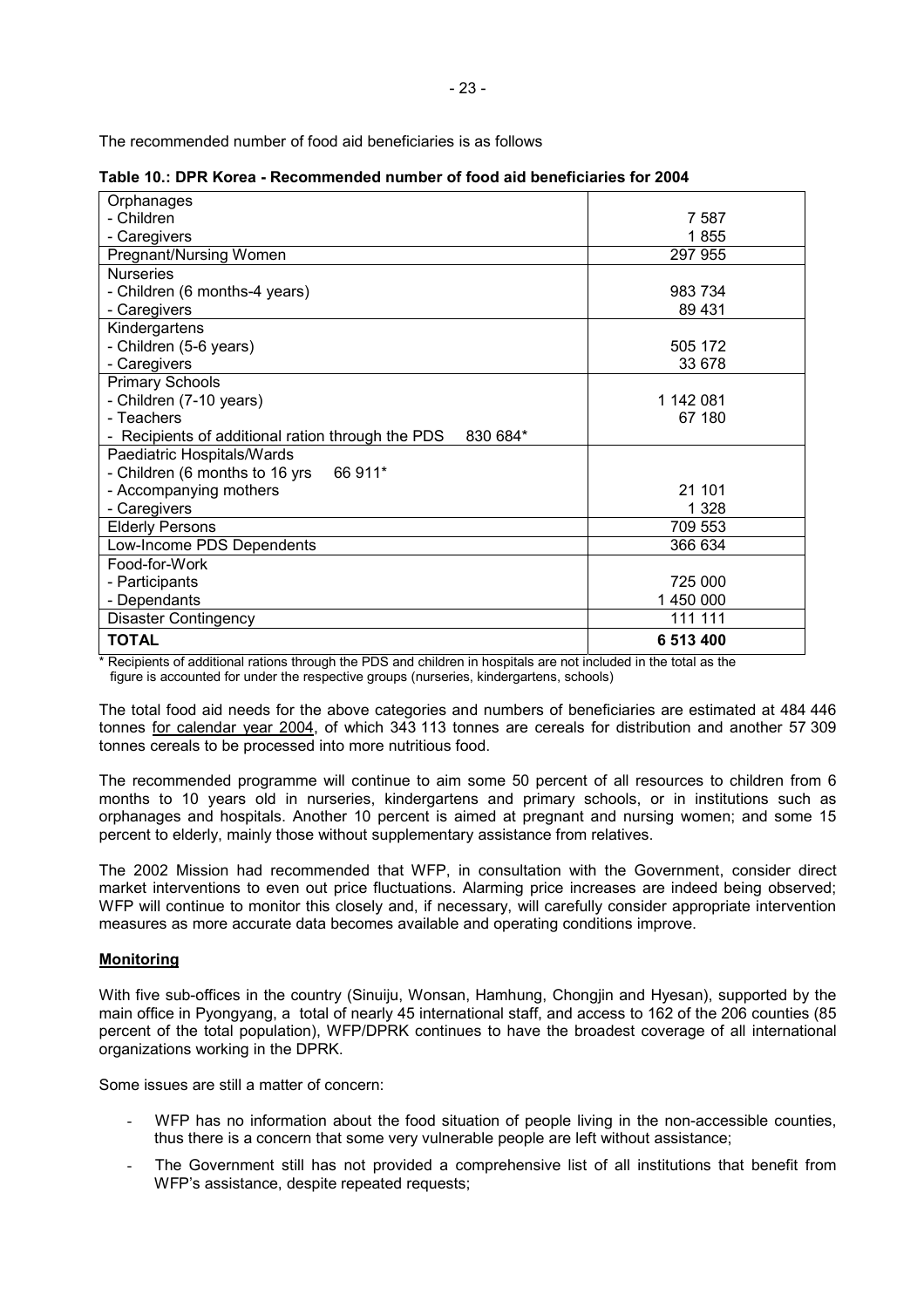- WFP staff is not allowed to select interviewees at random;
- WFP has no access to consumer markets and state shops, which is indispensable to obtain complete information for its household food economy analyses; and
- The Government still refuses to grant visas for WFP staff to be assigned to DPRK if they are nationals of Japan, the ROK or the USA (1 visa to a U.S. citizen has been granted).

The above restrictions reduce the scope for monitoring and hence affect donors' confidence, with serious risks for future funding of the programme.

However, there are some positive and promising trends:

- The most significant development is the greater accessibility by WFP staff to information required to better assess household food security as a basis for programme improvement. A start was already made in 2002, and in the course of 2003 more Focus Groups Discussions and individual family interviews have provided WFP with better structured and standardized information. This includes information on income from wages, salaries and pensions, the prices households pay for food through various channels, and supplementary sources of food such as kitchen gardens and help from relatives. The analyses carried out so far confirm that WFP's food assistance is targeted at the most vulnerable groups.
- Further, despite the SARS crisis in early 2003, which had a negative impact on the number of staff days available for monitoring, a monthly average of 494 monitoring visits were carried out between January and September, an increase of 11 percent compared with the corresponding period in 2002. A further positive development is that the cancellation rate for previously agreed monitoring visits has been reduced from 5 percent in 2002 to less than 1 percent in 2003.
- Working conditions for international WFP staff have further improved since the 2002 CFSAM. Staff in most sub-offices now have greater freedom of movement. The WFP office in Pyongyang has been connected with the internet, and satellite dishes for TV have been installed in the sub-offices.

These positive trends indicate that cooperation between the Government and WFP continues to improve, as does the general operating environment for WFP. It is hoped that this will serve as basis to further strengthen the collection of quantitative and qualitative information and the integration of this mechanism in WFP's routine monitoring activities. In this way, WFP will be in a position to (i) increase its confidence that its food aid is well targeted, (ii) assess more accurately the needs of the low income PDS-dependant households, and (iii) detect in a more timely manner the emergence of any new groups who are in need of assistance.

To this end, households that currently do not benefit from WFP assistance should also be interviewed during monitoring visits. In addition, WFP's questionnaires should be used to collect the required data in a structured and standardized way, to detect trends and emerging issues as they occur.

There is still a certain hesitation on the part of Government officials at various levels to allow more innovative and structured ways of information gathering. Workshops to explain the purpose of the approach, and of the value and use of each piece of information sought, may help overcome this. This may especially be the case as, over time, it becomes more clear that this is the most appropriate way to improve the targeting of food aid and hence raise donors' confidence in food assistance programmes.